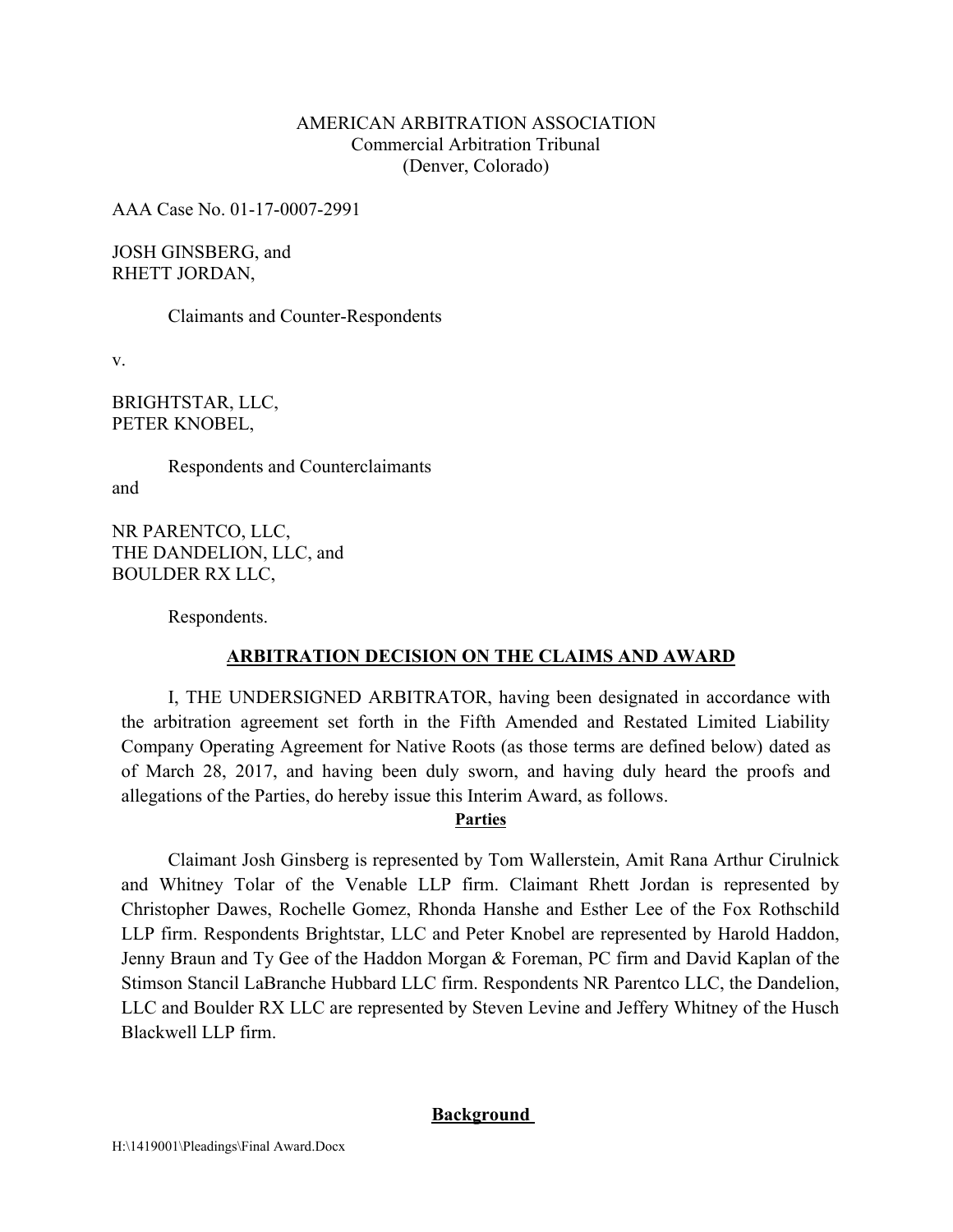**The Proceedings**. This arbitration was commenced by Ginsberg<sup>1</sup> in December 2017. Jordan properly joined as a Claimant. All Respondents properly joined at various times; Knobel objected to my jurisdiction. In September 2018, this proceeding was stayed pursuant to a Settlement Agreement (Hearing Exhibit 169, referred to in this Decision as the "**Settlement Agreement**"). Ultimately, the settlement process collapsed, and this proceeding re-commenced in late 2019 or early 2020. Following extensive pre-trial proceedings, a hearing on the claims was held from March 16, 2021, through April 1, 2021. This Arbitration Decision on the Claims and Award ("**Decision**") is my award on the claims of the parties and is final in its scope. After a future hearing on the issue of the rights of the parties for reasonable and necessary attorney fees and costs payable by Native Roots under Section 12 of the Operating Agreement, as defined below ("**Fees/Cost Hearing**"), I will also enter an award on that issue. Together, the two interim awards will constitute the Final Award as provided in AAA Rule 47 and the Colorado Uniform Arbitration Act ("**CUAA**").

**Basis for my Decision.** The parties have requested that I issue a "reasoned award" as provided in AAA Rule R-45. Collectively the parties have tendered to me extensive proposed findings of fact and conclusions of law. I have not expressly adopted any of these proposed findings and conclusions. Moreover, there is no requirement that I mine the record and state detailed factual findings or legal conclusions, and, with the exceptions referred to in this Decision, I have not done so. Instead, in order to render this Decision, I have relied upon my own review of the very extensive record<sup>2</sup> and upon such submissions and evidence that I consider admissible and necessary to explain my reasoning. Pursuant to AAA Rule R-47, I am empowered to "grant any remedy or relief that the arbitrator deems just and equitable within the scope of the agreement of the parties…." Cases interpreting the CUAA confirm this flexibility and the finality of an arbitrator's award. *See, e.g., Magenis v. Bruner*, 187 P.3d 1222 (Colo. App. 2008) and the cases cited in that decision. The parties specifically agreed that this arbitration shall be conducted in accordance with the AAA commercial arbitration rules and that they "will abide by all decisions and awards" rendered in the arbitration. The CUAA and cases interpreting it are part of the applicable "internal laws" of Colorado.

The factual findings and legal rulings in this Decision are fully supported by the record, exhibits and testimony that I determine to be relevant and credible.

#### **General Rulings**

<sup>&</sup>lt;sup>1</sup>In most instances in this Decision, I will refer to individuals only by their surname. I mean no disrespect, but simply want to avoid unnecessary repetition of descriptions/titles such as "Mr."

<sup>2</sup> Hundreds of pleadings, motions and other papers have been filed by the parties and ruled on by me, including issuance by me of more than 30 Supplemental Orders. I granted the parties virtually unlimited discovery so that they could explore the factual and legal bases for claims and defenses, and, as noted above, this matter was tried over a number of days, resulting in nearly 4,000 pages of transcribed testimony. For trial the parties identified nearly 1,000 documents that they deemed relevant; approximately 300 exhibits were admitted at trial.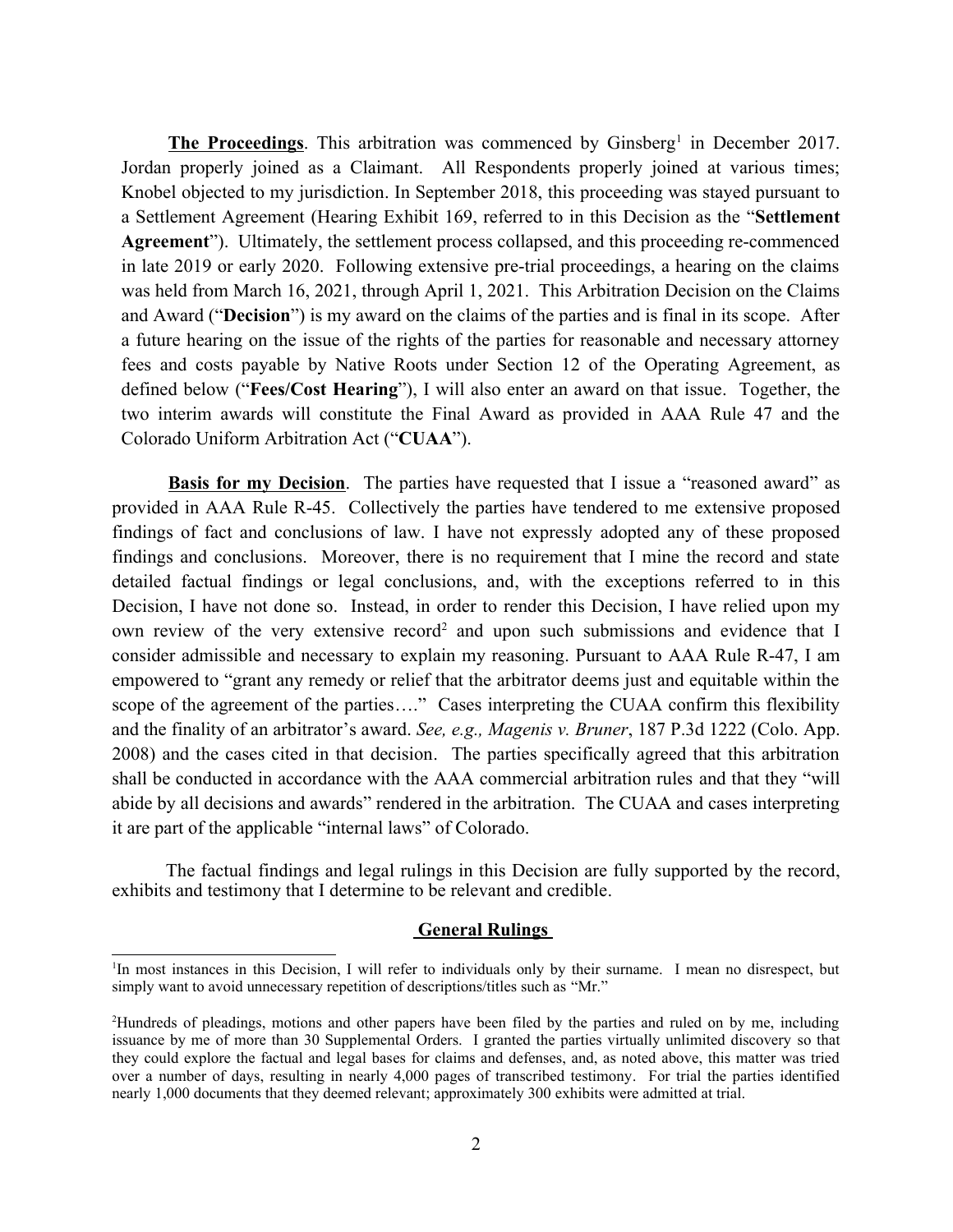**The Parties and Their Duty**. The three Colorado limited liability companies that are Respondents are NR Parentco, LLC ("**Parentco**"), The Dandelion, LLC ("**Dandelion**") and Boulder RX LLC ("**Boulder RX**"), each of which was formed pursuant to a Joint Venture Agreement, dated November 15, 2013, among Rhett Jordan ("**Jordan**"), Josh Ginsberg ( "**Ginsberg**"), Brightstar, LLC ("**Brightstar**") and several entities owned variously by Ginsberg, Jordan and Brightstar (Hearing Exhibit 75). The sole member of Brightstar is Peter Knobel ( "**Knobel**").

The Fifth Amended and Restated Limited Liability Company Operating Agreement of Parentco (Hearing Exhibit 7) is the controlling Operating Agreement for that entity. The parties stipulated that the Operating Agreements of Dandelion and Boulder RX are identical to the Parentco Operating Agreement in all material respects. Throughout this proceeding all parties have used the term "**Operating Agreement**" to mean Hearing Exhibit 7 and the term "**Native Roots**" to mean these three entities collectively. In this Decision I continue to use those terms as they have been used by the parties except when I refer specifically to a Respondent.

Native Roots was formed in November 2013 with three members, Ginsberg, Jordan and Brightstar ("**Members**"). <sup>3</sup> Although Native Roots was formed as a limited liability company, throughout this proceeding the parties and their counsel repeatedly referred to the members as partners; the same is true of many of the exhibits. In fact, as specifically provided in section 4.3 of the Operating Agreement, the members directly own, as tenants in partnership, proportionate undivided interests in "all Company Property," defined as all assets, real and personal, owned by Native Roots.<sup>4</sup>

In addition to the foregoing, in a closely held entity such as Native Roots, equity provides that the relationship among the members should be treated as a relationship among partners. *See [Colt v. Mt. Princeton Trout Club](https://plus.lexis.com/api/document/collection/cases/id/481M-CSH0-0039-42H4-00000-00?page=1119&reporter=4933&cite=78%20P.3d%201115&context=1530671)*[, 78 P.3d 1115, 1119 \(Colo. App. 2003\)](https://plus.lexis.com/api/document/collection/cases/id/481M-CSH0-0039-42H4-00000-00?page=1119&reporter=4933&cite=78%20P.3d%201115&context=1530671), an analogous decision relating to closely-held corporations. "Partners in a business enterprise owe to one another the highest duty of loyalty; they stand in a relationship of trust and confidence to each other and are bound by standards of good conduct and square dealing . . . . Each partner has the right to demand and expect from the other a full, fair, open and honest disclosure of everything affecting the relationship*." Hooper v. Yoder*, 737 P.2d 852, 859 (Colo. 1987).

**Ruling: as a matter of law and in accordance with fundamental concepts of equity, I rule that the Members of Native Roots are bound by the standards set forth in the preceding paragraph, owe to each other and to Native Roots the highest degree of fidelity,** 

<sup>3</sup> There are three other individuals identified in Hearing Exhibit 7 as contingent members. Since the contingency has not occurred, I have disregarded these individuals as Members of Native Roots.

<sup>4</sup> This is a modification of the general rule that a member of a limited liability company has no interest in the property of the entity, but rather only has a personal property interest in the company. *Meyer v. Haskett*, 251 P.3d 1287 (Colo. App. 2010). Such a modification is permissible and binding on the Members. C.R.S. §7-80-108(1)(a).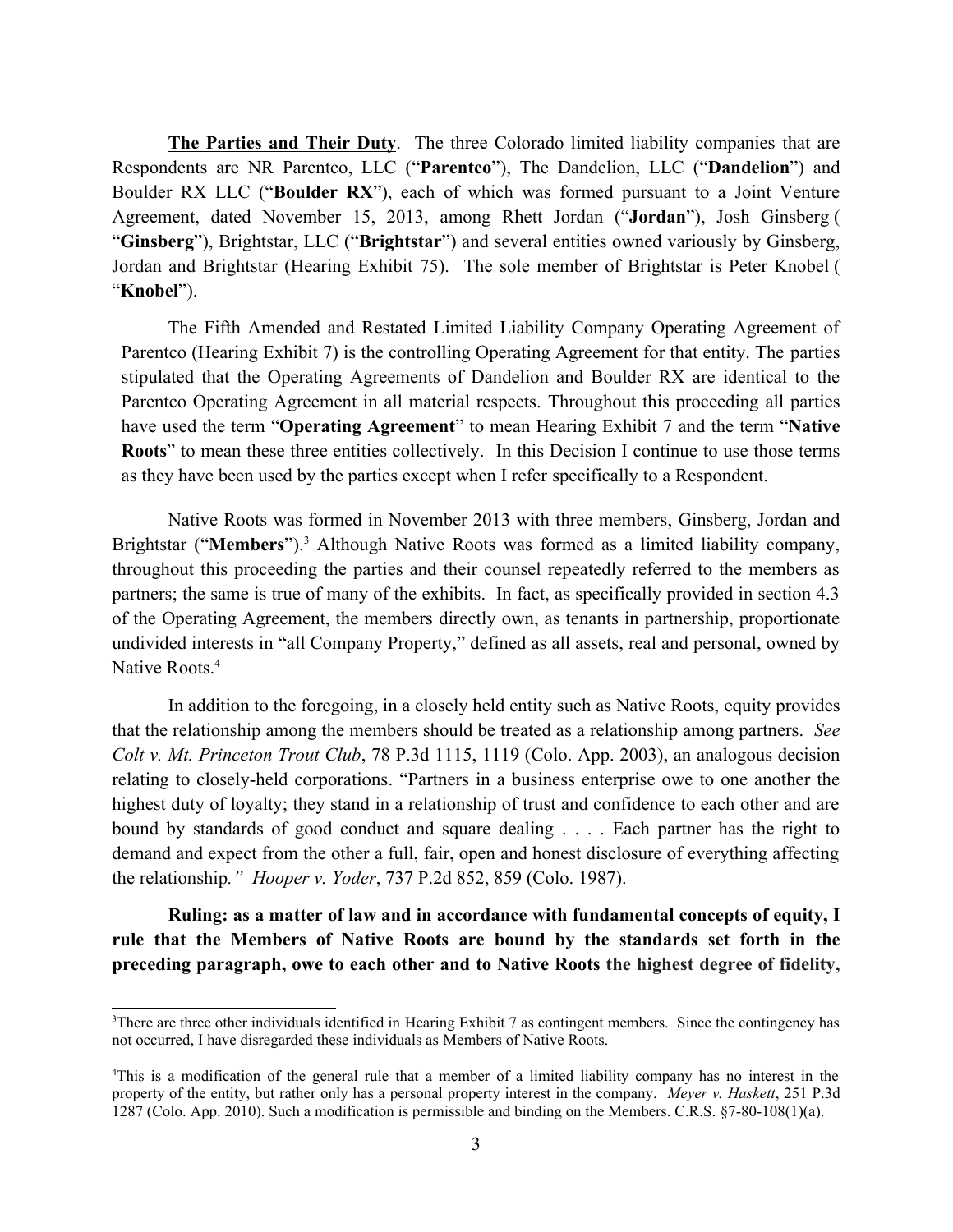# **loyalty, trust, faith and confidence, and are required to exercise their utmost good faith and cannot use their power in bad faith or for their individual advantage, referred to in this Decision as the** "**Inter-Member Duties."**

This ruling and the Inter-Member Duties shall be applicable to the issues decided by me in this Decision, as more fully discussed in the following sections of the Decision.

**Jurisdiction Over Knobel**. In my Supplemental Order No. 8, I held that Knobel individually is bound by the arbitration provision in the Operating Agreement for the reasons discussed in that Supplemental Order, including the guidance provided by the Colorado Supreme Court in *N.A. Rugby Union LLC*. *v. United States Rugby Football Union*, 442 P.3d 859 (Colo. 2019). Several of the theories for binding a non-signatory to an arbitration discussed in *N.A. Rugby* have been established in this proceeding.

The Settlement Agreement, signed by Knobel individually, specifically incorporated the arbitration provision in the Operating Agreement and made it binding on the parties signing the Settlement Agreement. When the disputes arose in 2020 regarding the request by Brightstar/Knobel for an order requiring Ginsberg and Jordan to sign a merger agreement with Trulieve, Ginsberg and Jordan contended that their execution of the Settlement Agreement (but not the provision in the Settlement Agreement requiring arbitration) had been induced fraudulently.

Brightstar/Knobel disputed the contention of fraudulent inducement, and in early 2020 Brightstar and *Knobel individually* filed in this proceeding their "emergency motion" to enforce the Settlement Agreement; both also subsequently filed "Claims Against Ginsberg and Jordan." In each instance Knobel specifically invoked this arbitration agreement and my jurisdiction, and ultimately sought a "reasoned award" by me with respect to his claims.

## **Ruling: I reaffirm my ruling in Supplemental Order No. 8 and rule that Knobel is subject to my arbitrable jurisdiction and is bound by my Decision.**

**Knobel and Brightstar/Alter Ego**. Claimants contend that Knobel is the alter ego of Brightstar. Knobel disputes this contention. However, the record is replete with documentation and statements by Knobel establishing that Knobel solely and completely dominated the acts and omissions of Brightstar, either directly or through his factotum Boord and others servile to him. In documents and statements, Knobel characterized himself as being Brightstar, and he signed a variety of documents as a "member" of Native Roots. This is exemplified by one, of many, instances: On June 12, 2017, Brightstar notified Ginsberg that Brightstar/Knobel was exercising the shotgun rights in Section 7.8 of the Operating Agreement. Shortly thereafter, Knobel sent an email to a principal of Privateer in which he expressly confirms his alter ego status, stating "*I* am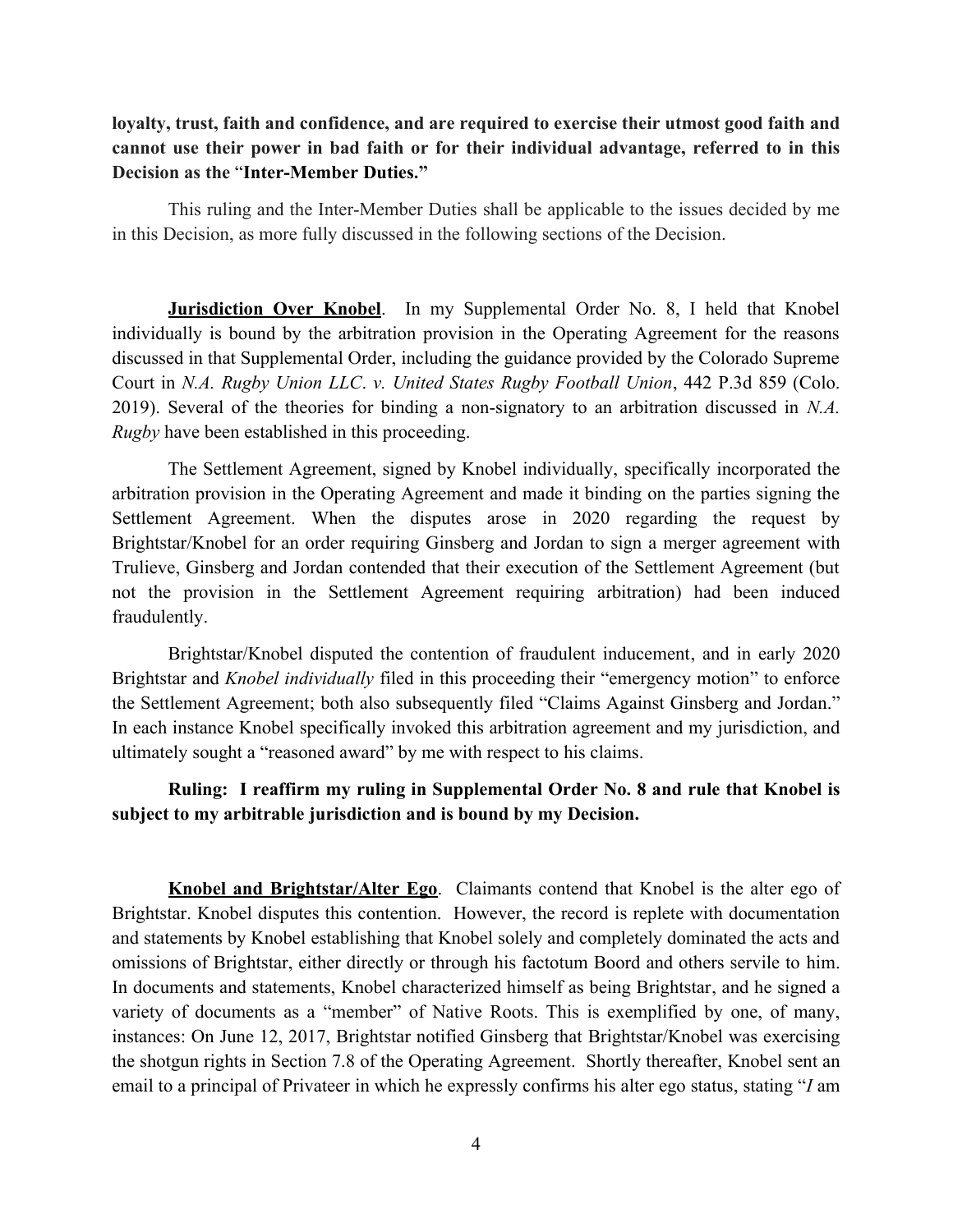the majority owner of Native Roots and *I* wanted to reach out to you as *I* am currently buying out one of my partners…." (Hearing Ex. 19, emphasis supplied). To resolve any doubt, Knobel in this proceeding, bluntly testified under oath that "I am Brightstar."

Knobel's statements also provide additional support for the findings above that: (a) Knobel is a party to the arbitration agreement and is bound by my Decision, and (b) the members of Native Roots recognized their relationship as "partners" and therefore are bound by Inter-Member Duties.

It would be inconsistent with the well-established facts and further would be grossly inequitable to find that Knobel is separate from Brightstar. I reject Knobel's contention that he is protected from liability because only his totally controlled limited liability company and not he, was involved in the acts and omissions subject to this arbitration, many of which violated the Inter-Member Duties.

**Ruling: I rule that Knobel and Brightstar are indistinguishable from each other, and Knobel is the alter ego of Brightstar. As such Knobel is personally bound by this Decision and is jointly and severally liable for any damages awarded to Claimants in this Decision. Thus, in this Decision when I use the term "Brightstar/Knobel" I mean Brightstar and Knobel both individually and as a unitary party in this proceeding.** 

**Real Estate used in Native Roots' Operations**. The record clearly established that the acquisition, improvement and leasing of virtually all of the locations in which Native Roots conducts its business were funded by Native Roots, primarily with loans obtained from Brightstar which bear substantial interest. Native Roots has maintained such properties, has obtained and paid for insurance on them and has paid the related real property taxes and assessments.

In most instances, record title to properties that were acquired ("**Owned Real Property**") has been held in numerous limited liability companies which in turn are owned, directly or indirectly, by Brightstar/Knobel (*see, e.g.,* Hearing Exhibit 10). All or part of the Owned Real Property originally was listed as an asset of Native Roots on its books. In 2017 some of those assets were moved from the Native Roots books to Knobel's books for tax purposes favorable to him.

<sup>5</sup> Boord is an attorney who in certain instances purported to act on behalf of all of the Members of Brightstar. His conflicts of interests were never waived by Jordan or Ginsberg. In addition to that ethical breach, Boord admittedly forged documents and signatures on documents supposedly binding on Native Roots and its Members but not approved by Ginsberg and Jordan as required by the Operating Agreement. He admitted to signing documents on behalf of both sides of a transaction and to back-dating documents to "paper the file" at a time when the IRS audit was pending, His misconduct was pervasive. More critically, it is incontrovertible that his true loyalty was to Brightstar/Knobel, and, in virtually all instances, his conduct was that of a sycophant, dedicated to advancing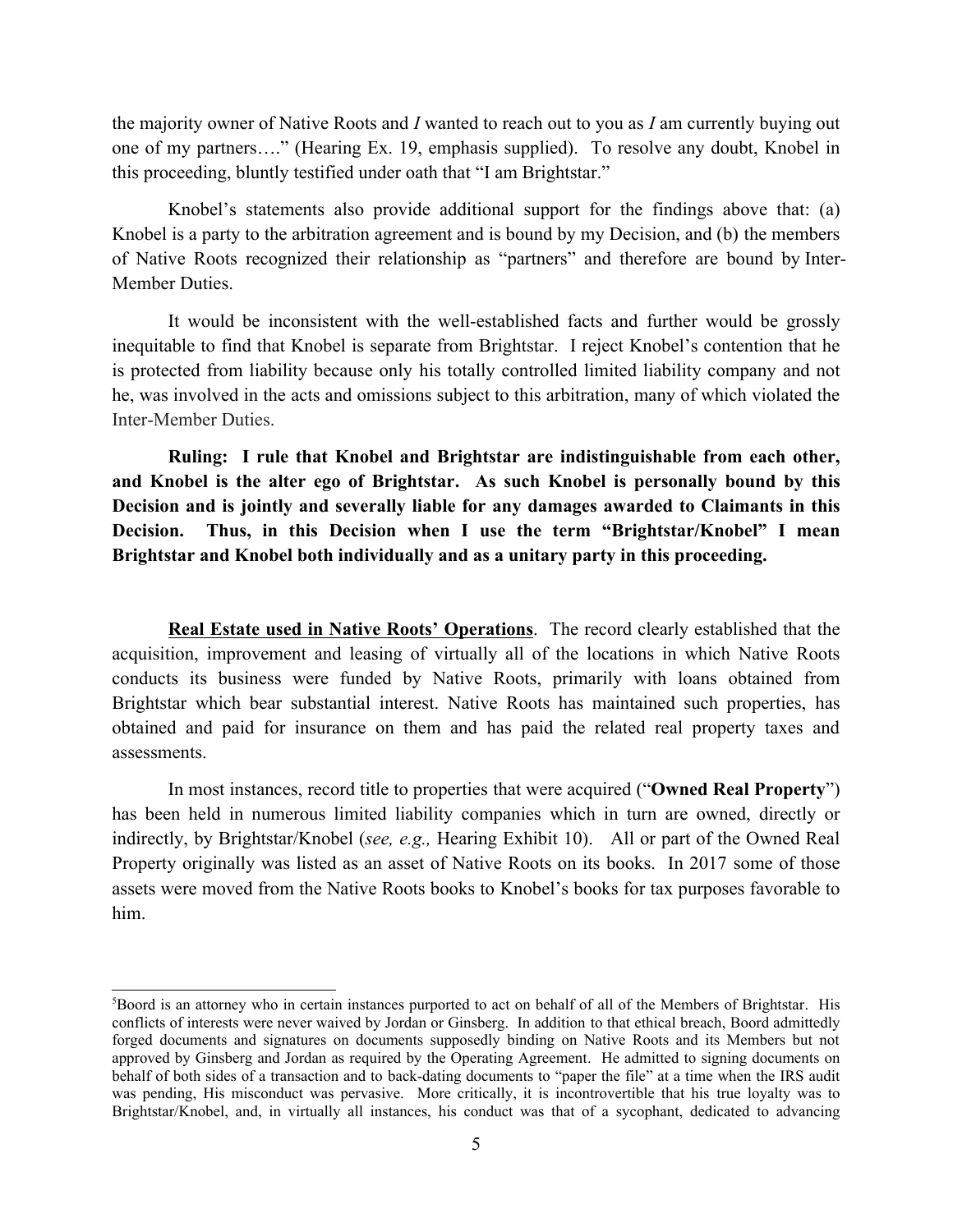Boord had innumerable conflicts of interest,<sup>5</sup> but he indisputably represented the interests of Brightstar/Knobel throughout the period of the relationship among Brightstar/Knobel, Jordan and Ginsberg. Neither Boord nor Knobel ever disclaimed that Boord was acting as the attorney and agent of Brightstar/Knobel with Knobel's approval. In fact, in the Operating Agreement for Brightstar (Hearing Exhibit 91, at Article 5.5), Boord expressly is appointed as agent for Brightstar and is vested with unlimited authority to act on its behalf.<sup>6</sup> Boord also is appointed as agent for the Members (*i.e.,* Knobel) with a similarly unlimited scope of authority. It is blackletter law that "[t]he acts or statements of an agent performed within the scope of his real or apparent authority are binding upon the principal, regardless of whether the principal has actual knowledge of the agent's act." *[Life Inv'rs Ins. Co. v. Smith](https://plus.lexis.com/api/document/collection/cases/id/3RX4-2R50-003D-94R3-00000-00?cite=833%20P.2d%20864&context=1530671)*[, 833 P.2d 864, 868 \(Colo. App.](https://plus.lexis.com/api/document/collection/cases/id/3RX4-2R50-003D-94R3-00000-00?cite=833%20P.2d%20864&context=1530671)  [1992\).](https://plus.lexis.com/api/document/collection/cases/id/3RX4-2R50-003D-94R3-00000-00?cite=833%20P.2d%20864&context=1530671)

The record establishes that beneficial ownership of the Owned Real Property was vested in Native Roots (except for the Eagle-Vail store, characterized by Boord as "never part of the joint venture" because that property was owned by Knobel "prior to this partnership") (Hearing Exhibit 925). In correspondence with Ginsberg's attorney during the "shotgun period" Boord repeatedly confirmed that once Brightstar's interest was acquired and the Brightstar Loan repaid, legal title to the Owned Real Property would be transferred to Native Roots.<sup>7</sup> In correspondence to Privateer in October 2018 (Hearing Exhibit 81), Boord acknowledged that at least \$20 million of real property had been kept off of Native Roots' balance sheet and put on Knobel's balance sheet so he could take advantage of depreciation, but "[i]n reality, those asserts are held by Peter on behalf of Native Roots." Boord's statements, representations and actions are binding on Brightstar/Knobel.

Boord drafted the Second Amended and Restated Loan Agreement<sup>8</sup> to provide, *inter alia*, that title to the real property then titled in entities owned by Brightstar/Knobel would be transferred to Native Roots upon payment of the Brightstar Loan (Hearing Exhibit 108). This

Knobel's interests. I find that any testimony by Boord that could have even a conceivable adverse impact on Knobel is not credible. *See,* discussion in Ruling number 8, *infra*)

<sup>6</sup> Brightstar is a manager-managed LLC. In Article 5.1 of the Brightstar Operating Agreement, Knobel, as the sole Member, designated Boord as the initial Manager of Brightstar. Although Knobel signed a number of documents as Manager of Brightstar, there is no evidence that he was designated as Manager or that Boord was replaced as Manager. This is but one more example of Knobel's complete disregard of legal niceties – he simply and unabashedly dominated and controlled Brightstar. Without any doubt, he was the alter ego of Brightstar.

<sup>7</sup> Near the end of the shotgun period Ginsberg's attorney prepared an "Acknowledgement to First Amended and Restated Loan Agreement" for signature by Knobel on behalf of the parties to that Loan Agreement (*see* Hearing Exhibits 122 and 125). This Acknowledgement was required by Surterra in order to confirm the agreement that legal title to the properties would be transferred to Native Roots upon payment of the Brightstar Loan. Knobel refused to sign the Acknowledgement. However, when Boord drafted the Second Amended and Restated Loan Agreement, he included provisions that, in material respects, parroted the Acknowledgement, and Knobel signed (or Boord signed on his behalf) the Second Amended and Restated Loan Agreement.

<sup>&</sup>lt;sup>8</sup>Together with other related documents, all back-dated as of June 7, 2017, but not actually signed (or forged) by Boord until March 2018.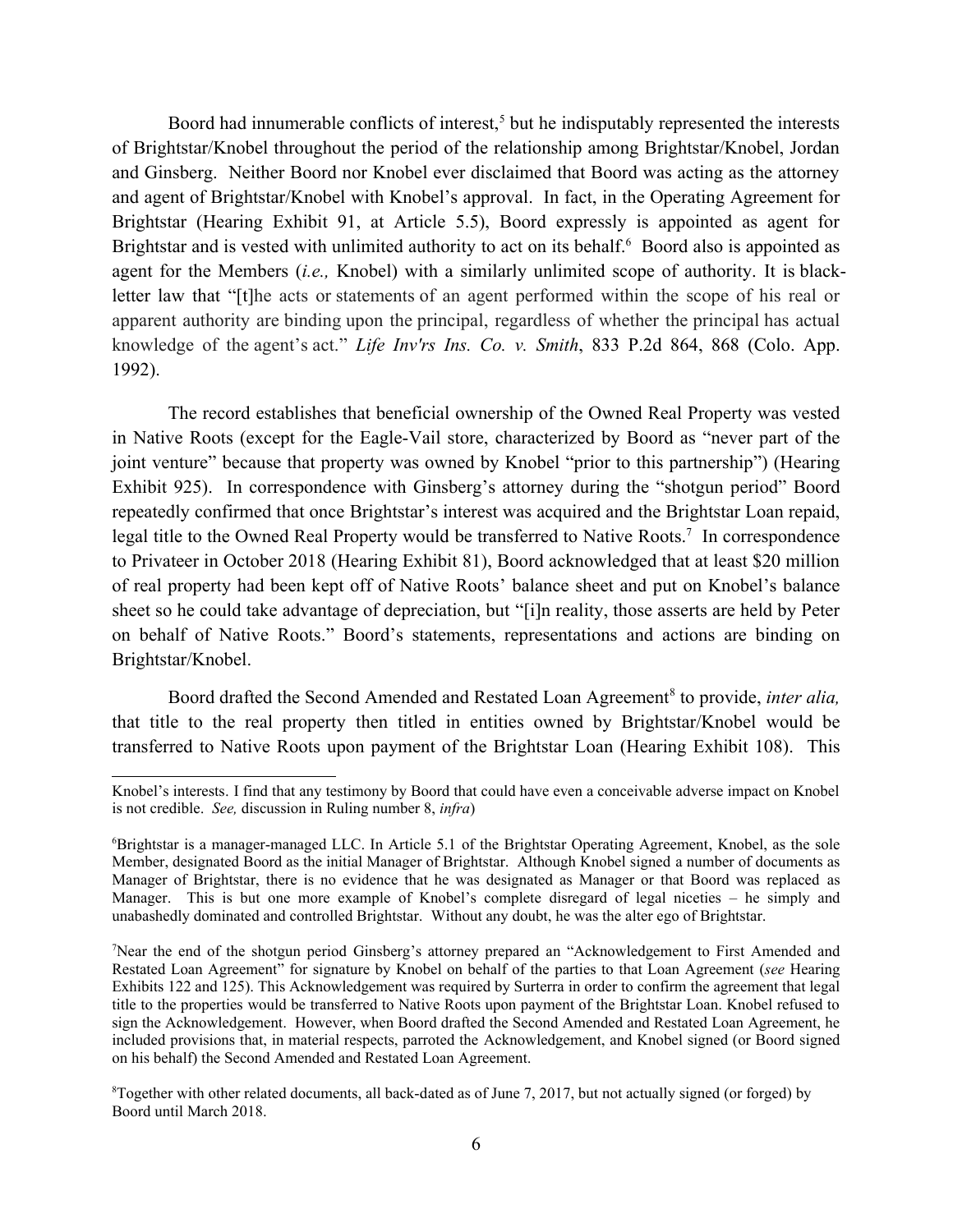modified the provision in the First Amended and Restated Loan Agreement (Hearing Exhibit 10) that when the Brightstar Loan is paid, the real property would be transferred proportionately to the Members. The change was of obvious benefit to Knobel since it would cut off Ginsberg's (and Jordan's) individual right to retain a percentage interest in the real property after the Brightstar Loan is repaid even if they did not own any interest in Native Roots.

Finally, in the Settlement Agreement Ginsberg, Jordan, Knobel, Brightstar and Native Roots acknowledged the following: (a) The Real Estate used in connection with the business of Parentco, Dandelion and Boulder RX (sometimes referred to as the NR Entities in the Settlement Agreement) listed on Schedule B "is held for the benefit of the Native Roots Entities and its members even though held in separate legal entities" and (b) the Canadian operations (called "Other Interests") are owned by Knobel, directly or indirectly and "have been developed or operated" with Native Roots' personnel and intellectual property, and the parties agreed that the Other Interests "are to be held for the benefit of the Native Roots Entities and its members."

Importantly, in Section 5 of the Settlement Agreement, the parties specifically agreed that "*for all purposes, whether or not a Sale [of the NR Entities] occurs*, the parties will be deemed to own the NR Entities, the Real estate, the Licensing Holding Entities and the Other Interests . . . without regard to who holds legal title to such assets and the holder of legal title will be deemed to hold as nominees for all other parties with an interest therein." Further, "as part of a Sale, *or otherwise*, the parties agree to take all actions needed to evidence such ownership and nominee status. . .." (Emphasis supplied)

As discussed above, Ginsberg and Jordan asserted that the Settlement Agreement had been fraudulently induced because of non-disclosure of the signing of the Privateer/Brightstar LOI a year before the Settlement Agreement was signed. Brightstar/Knobel denied any fraudulent inducement. I set a separate hearing to determine the enforceability of the Settlement Agreement. By correspondence to me dated May 1, 2020, Gee informed me that Brightstar and Knobel "no longer wish to defend the validity of the Settlement Agreement." . . . [we] "simply agree with the claimants that the Settlement Agreement is invalid and unenforceable." Notably, however, none of the parties to the Settlement Agreement, including Brightstar and Knobel, has ever contended that the "acknowledgements" and "agreements" described above are inaccurate or inapplicable. In fact, as they relate to the real property, they are quite consistent with the other statements and representations by Boord and Knobel described above.

**Ruling: I rule that the real property used in the operations of Native Roots (with the exception for the Eagle-Vail store), legal title to which is vested in the entities owned or controlled by Brightstar/Knobel, is beneficially owned by Native Roots. Accordingly, the value of such real property properly should be included in determining the enterprise value of Native Roots as of dates material to this proceeding.**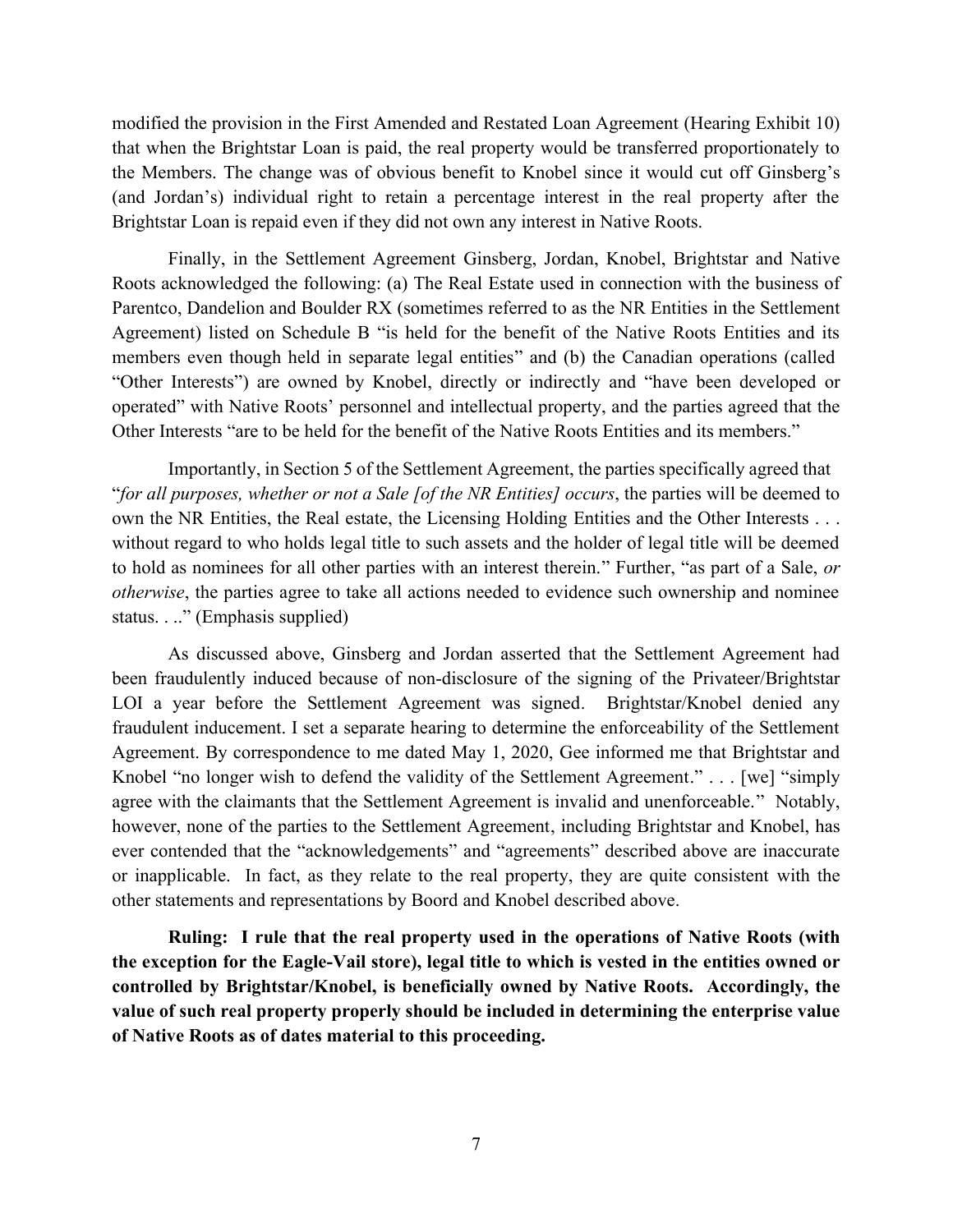#### **Specific Rulings on Claims**

**1. Claimants' claims against Native Roots**. Neither Claimant seeks monetary damages against Native Roots. Rather, they complain that Native Roots breached a duty (fiduciary, implied duty of good faith, etc.) owed to them by cooperating with, or actively assisting, Brightstar/Knobel in the various breaches by Brightstar/Knobel described in the Rulings in this Decision. Even assuming arguendo that Native Roots had any of the claimed fiduciary or other duties to Claimants, their theories of Native Roots' liability for breach of duty are vague at best and neither has provided any evidence of any specific loss or damage resulting from a breach of duty by Native Roots or any evidence of any such improper *discrete* cooperation by Native Roots that was not the result of the exercise of control by Brightstar/Knobel. 9

# **Ruling: I rule in favor of Native Roots and against Claimants on their claims of breach of duty. 10**

**2. Ginsberg's claim for unpaid salary.** Ginsberg claims damages for salary that was not paid to him by Native Roots for the period beginning shortly after the expiration of the shotgun period. Hearing Exhibit 392 is an email from Knobel to Brown, Amanda Price and Boord in which Knobel states: "*I* never approved a salary for Josh." He then noted that any discussion regarding salary for Ginsberg was dependent on Ginsberg's continued employment by Native Roots, and he is no longer employed. Finally, he stated that:

The loan agreement and the Company's operating agreement both give *me* the authority to direct the finances of the company. Authorizing (or de-authorizing) a salary falls within that authority. Accordingly, *I* am de-authorizing Josh's salary effective as of the date he stopped working full time for the company. (Emphasis supplied).

This email is further evidence of the alter ego relationship between Knobel and Brightstar. But to the point of Ginsberg's claim for unpaid salary, this email shows (a) that there was no evidence of Ginsberg's contractual right to employment for a set time or for payment of salary to

<sup>9</sup> The evidence establishes that Native Roots was dominated and controlled by Brightstar as its majority Member, and that Knobel individually dominated and controlled Brightstar as its alter ego. Thus, a claim against Native Roots for its acts and omissions, acting through Brightstar as its majority Member, is duplicative of the same claim against Brightstar/Knobel. This duplication of claims is cumulative, and the claims are resolved in my Rulings in this Decision relating to Brightstar/Knobel.

<sup>10</sup>This ruling does not address Claimants' request for declaratory judgment and injunctive relief. *See* discussion at Ruling number 8 below.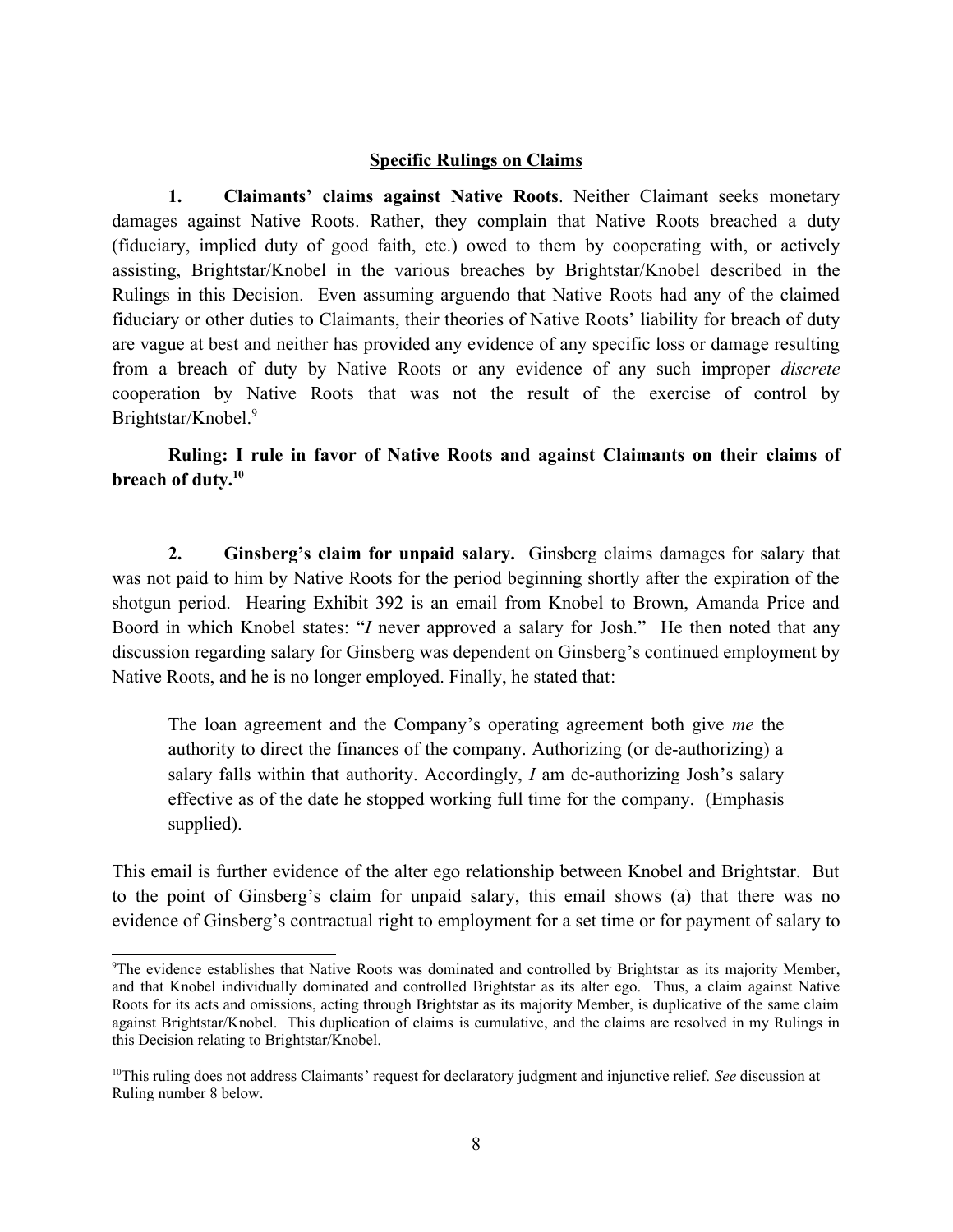him, and (b) that Brightstar (actually Knobel), as the controller of the financial affairs of Native Roots,<sup>11</sup> considered Ginsberg's employment to be at will and terminable by Native Roots at the direction of Brightstar/Knobel without cause. Ginsberg provided no evidence of a contractual obligation of Native Roots to continue his employment for a specified time. Colorado law holds that "In the absence of an express or implied term of employment, the presumption of at will employment determines the nature and terminability of the employment relationship." *Dorman v. Petrol Aspen, Inc*., 914 P.2d 909 (Colo. 1996). Ginsberg argues that Section 9.1(i) of the Operating Agreement requires approval of a Majority of the Members to terminate his employment. However, Section 9.1 only *authorizes* a Majority of the Members to employ or terminate the employment of any employee of the Company. Section 9.1 does not trump the presumption under Colorado law that Ginsberg's employment was at will and does not make the non-payment of his salary wrongful.

**Ruling: I rule in favor of Native Roots and Brightstar/Knobel and against Ginsberg on his claim for unpaid salary.**

**3. Claimants' claims regarding Canadian activities, depreciation, Lord Jones, etc.** Both Claimants seek damages resulting from the acts and omissions of Brightstar/Knobel that (a) deprived Native Roots of ownership of the so-called Garden Variety operations in Canada, and (b) misused Native Roots' assets, personnel and intellectual property in such operations (improper stock transfer, inadequate management agreement, non-collection of fees, etc.) in violation of Section 13.13 of the Operating Agreement.

Both Claimants also seek damages resulting from (a) renegotiation of the Lord Jones agreement; (b) deprivation of depreciation deductions by usurpation by Brightstar/Knobel of such deductions properly attributable to Native Roots' real property assets as belonging to Brightstar/Knobel; (c) conversion of Native Roots to C corporation status for Brightstar/Knobel's benefit; and (d) entering into impermissible agreements for bonuses for Boord and Brown upon change of control.

I do not address the merits of these claims in detail because they plainly are derivative in nature. A derivative claim is one in which someone with an ownership interest in an entity brings a claim on the entity's behalf for an injury to that entity. To determine if a claim is derivative, I must determine who suffered the alleged harm and who would receive the benefit of any remedy. *First Horizon Merchant Servs., Inc. v. Wellspring Capital Mgmt., LLC*, 166 P.3d 166 (Colo. App. 2007). In this case I find that that Native Roots, not Claimants, suffered the harms and would receive the benefit of any remedy.

<sup>&</sup>lt;sup>11</sup>Section 3.5 of the Operating Agreement provides that "Until the Brightstar Loan is fully repaid, the finances, accounting and record keeping for the Company shall be managed and directed by Brightstar LLC."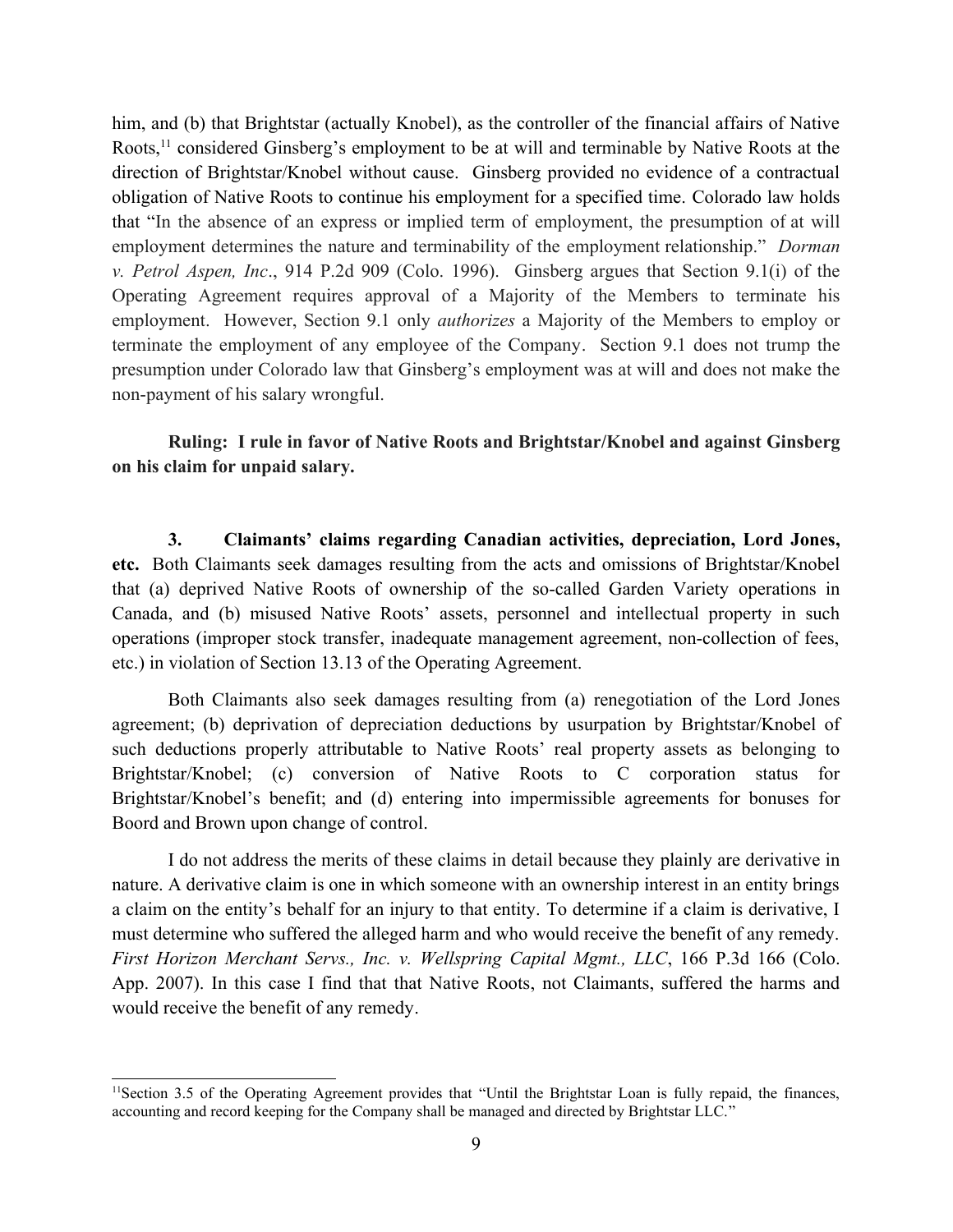Brightstar/Knobel also assert that, in any event, Claimants have no standing to bring a derivative action because they did not comply with the requirements of C.R.S. §7-80-713, *et seq*. governing derivative actions in the context of a limited liability company or C.R.C.P. 23.1. It certainly could be argued that compliance with those requirements would be a fruitless act due to the control of Native Roots by Brightstar/Knobel. And cases in other jurisdictions have held that where the limited liability company is closely held, as is Native Roots, an individual member has special standing to bring a derivative action. However, whether the Claimants had *standing* to bring a derivative action on behalf of Native Roots is irrelevant because they did not assert any claims on behalf of Native Roots. Rather, Ginsberg and Jordan seek direct individual damages measured by (a) calculating the damages allegedly suffered by Native Roots, and (b) multiplying such calculated damages by their respective percentage ownership interests. Claimants did not claim to suffer discrete individual damages. separate and distinct from the injury to Native Roots or the other Member (Brightstar/Knobel). *[Young v. Bush](https://plus.lexis.com/api/document/collection/cases/id/5560-CW01-F04C-10DP-00000-00?cite=2012%20COA%2047&context=1530671)*[, 277 P.3d 916](https://plus.lexis.com/api/document/collection/cases/id/5560-CW01-F04C-10DP-00000-00?cite=2012%20COA%2047&context=1530671) (Colo. App. 2012).<sup>12</sup>

In summary, there may be merit to some, or even all, of the claims for damages to Native Roots caused by these acts or omissions of Brightstar/Knobel. However, Claimants did not assert claims for such damages on behalf of Native Roots. Claimants individually are not entitled to an award of a percentage of any such damages.

# **Ruling: These claims are derivative, and I rule against Claimants and in favor of Brightstar/Knobel on these claims.**

**4. Ginsberg's claim of intentional interference.** Ginsberg posits his claim of intentional interference by Brightstar/Knobel on theories of intentional interference with contract (the Operating Agreement) and intentional interference with prospective business relation or advantage. Ginsberg's claim of intentional interference with the Operating Agreement is not viable for several reasons. 13 Ginsberg ultimately claimed damages for breach of the Operating Agreement by Brightstar/Knobel as well as for the tort of interference with prospective business relation or advantage.

<sup>&</sup>lt;sup>12</sup>As noted, Claimants make no claim for damages on behalf of Native Roots. Even if they had, the fact that Claimants own an undivided percentage of the assets of Native Roots as tenants in partnership, or that I have ruled that Native Roots equitably should be considered a partnership, does not grant to Claimants standing to bring a derivative action on behalf of Native Roots. *Adams v. Land Servs, Inc*., 194 P.3d 429 (Colo. App. 2008).

<sup>&</sup>lt;sup>13</sup>Numerous cases establish that a party to a contract cannot assert a claim of tortious interference with that contract by another party to the contract – the claim lies in breach of the contract. In addition, I rule that the economic loss rule bars the tort claim. Ginsberg contends that the decision in *McWhinney Centerra Lifestyle Ctr. LLC v. Poag & McEwen Lifestyle Centers-Centerra, LLC*, 486 P.3d 439 (Colo. App. 2021), vitiating the economic loss rule on the facts in that dispute, should control on that issue in this case. The division of the Court of Appeals deciding *McWhinney* acknowledged that its decision was inconsistent with decisions by other divisions of the Court and that the status of law in Colorado regarding the economic loss rule is unsettled. In any event, the remainder of my Decision on Ginsberg's interference claims essentially renders this issue moot.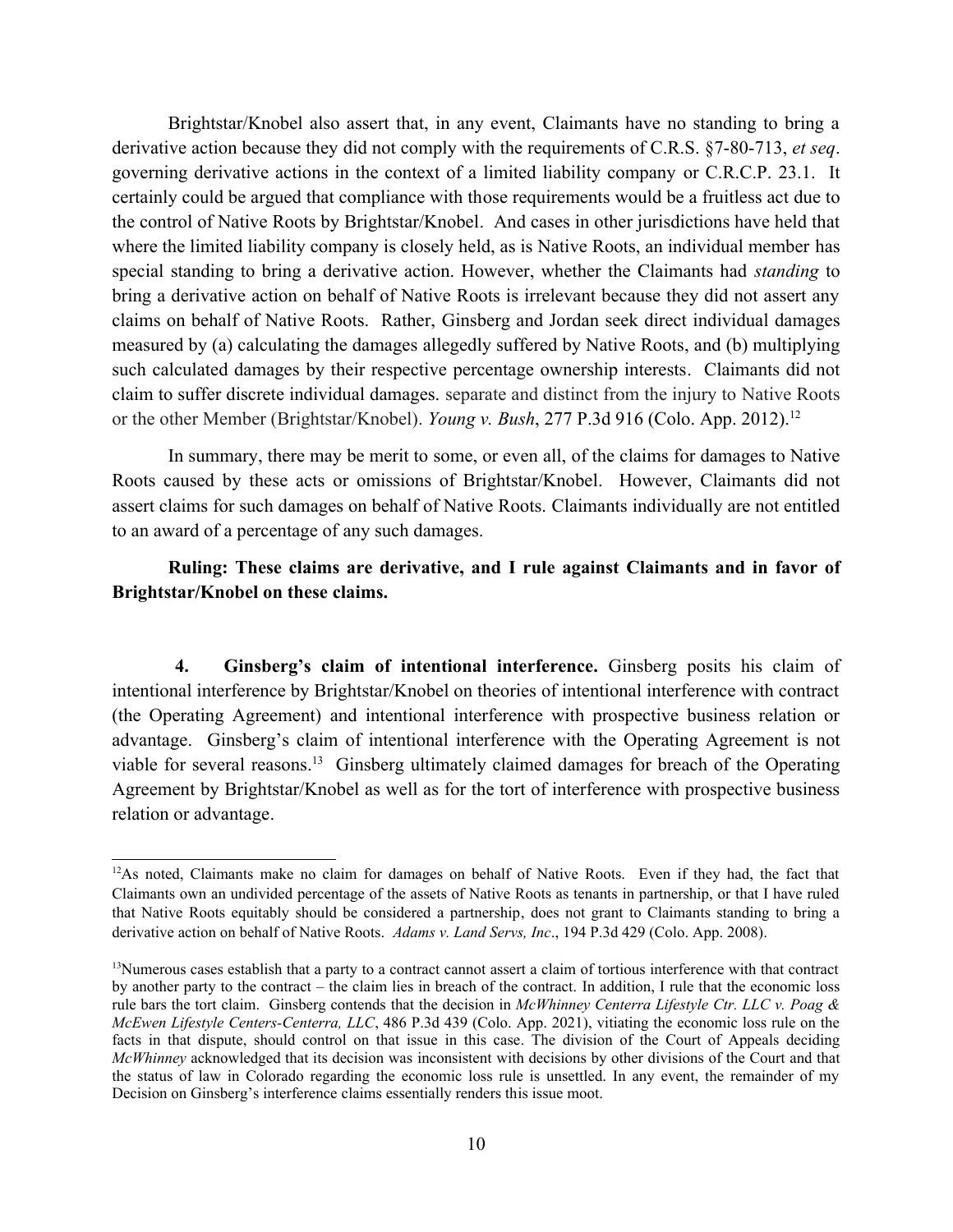Critical to Ginsberg's success on his tort claim, are the requirements that he prove (a) that the interference by Brightstar/Knobel was improper and intentional, (b) that the interference prevented formation of a contract between Ginsberg and either Privateer or Surterra, and (c) "there is a reasonable likelihood or probability that a contract would have resulted; there must be something beyond a mere hope." *[Integrity Med. Mgmt., LLC v. Surgical Ctr. at Premier, LLC](https://plus.lexis.com/api/document/collection/cases/id/5MS4-7DB1-F04C-V0JV-00000-00?cite=234%20F.%20Supp.%203d%201085&context=1530671)*[,](https://plus.lexis.com/api/document/collection/cases/id/5MS4-7DB1-F04C-V0JV-00000-00?cite=234%20F.%20Supp.%203d%201085&context=1530671)  [234 F. Supp. 3d 1085, 1098 \(D. Colo. 2017\)](https://plus.lexis.com/api/document/collection/cases/id/5MS4-7DB1-F04C-V0JV-00000-00?cite=234%20F.%20Supp.%203d%201085&context=1530671), quoting *MDM Grp. Assocs., Inc. v. CX Reinsurance Co.*, 165 P.3d 882, 886 (Colo. App. 2007) and other applicable cases.

The record teems with evidence that Brightstar/Knobel, and particularly Knobel individually, intentionally took numerous actions to interfere with the possible formation of a contract between Ginsberg and Privateer or Surterra. At a minimum, such actions were improper and grossly breached the Inter-Member Duties owed to Ginsberg. I reject the contention by Brightstar/Knobel that their actions merely constituted permissible fair competition between business competitors. Thus, Ginsberg unquestionably proved the first element of his interference claim.

I find that there was no evidence to establish that interference by Brightstar/Knobel was the actual reason no contract was formed.<sup>14</sup> This second element of the claim could have been established by testimony of the appropriate representatives of Surterra or Privateer. Although representatives of Surterra or Privateer were listed by Ginsberg as witnesses to be called at the Hearing, none was called to testify, and no exhibit established this key fact.

Ginsberg also failed to prove the third element of his claim: that achieving a contract with either Privateer or Surterra was reasonably likely. The evidence, as shown in the numerous letters of intent exchanged with them during the shotgun period, established that the salient terms of a contract with either of them were not finally agreed and were subject to additional negotiation. Without reasonable certainty of the terms of a prospective contract, this element of the tort is not proved and the calculation of damages for breach of contract would be impermissibly speculative.

Despite my finding of undisputed evidence that Brightstar/Knobel interfered with Ginsberg's attempts to achieve a contract with Privateer or Surterra, repeatedly violating the Inter-Member Duties, and thereby breaching the Operating Agreement, I rule that Ginsberg failed to satisfy his burden of proof for his claims of interference.

**Ruling: I rule in favor of Brightstar/Knobel and against Ginsberg on his claims of intentional interference with contract and intentional interference with prospective business relation or advantage.**

<sup>&</sup>lt;sup>14</sup>There could have been multiple other reasons, for example the determination by Privateer or Surterra that Colorado law imposed unacceptable restrictions on foreign ownership, or that the economic terms ultimately were unacceptable. Thus, the actual reason for failure to achieve agreement on the terms is speculative.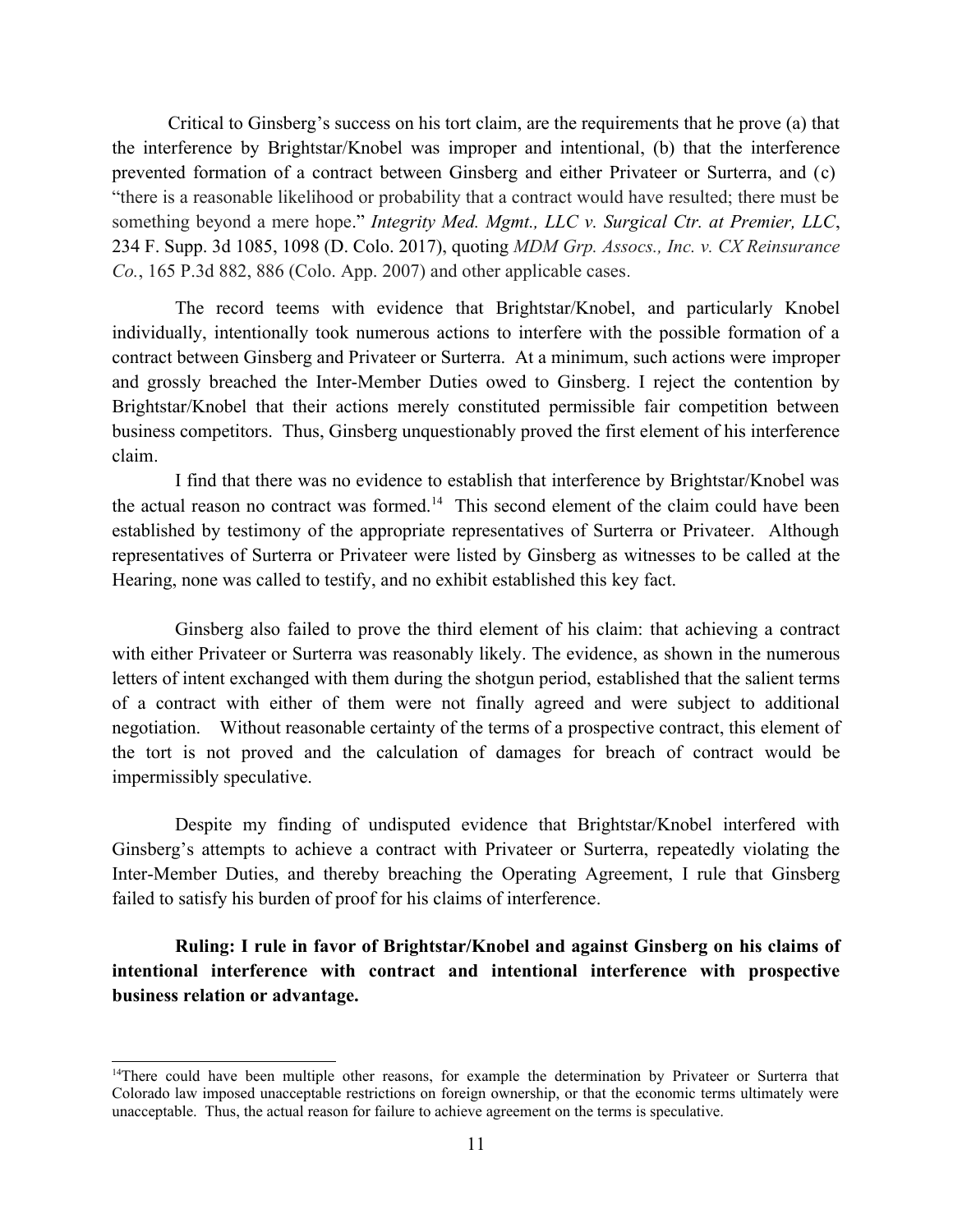**5. Claimants' claim under Section 3.6 of the Operating Agreement for failure to pay Claimants' income taxes when due.** Section 3.6 of the Operating Agreement provides a circuitous procedure for Native Roots' collection and payment of Members' income tax: Native Roots was to collect from its distributable cash the amount needed to pay the estimated income tax liabilities and use such funds to pay down the Brightstar Loan. Then Native Roots would reborrow from Brightstar the amount due for income taxes and pay those liabilities "when due." If Brightstar "fails to redistribute" (loan?) the funds needed to pay the Members' income tax liability when due, it is a "non-curable" default and Brightstar shall "immediately forfeit" its Membership interest in Native Roots for no additional consideration. Except for 2015 taxes, this procedure was abandoned, and each year thereafter Brightstar directly paid the Members' income taxes until Native Roots was converted to a C corporation and its income no longer passed through to the Members.<sup>15</sup>

Testimony established that payment of Members' income taxes was critical for at least two reasons. First, Ginsberg and Jordan lacked the funds needed to pay income taxes incurred with respect to the Native Roots income that was passed through to them, and unless their income taxes were paid, they would have to dissociate from Native Roots. Second, as provided in Section 6.7 of the Operating Agreement, the licensing, and therefore the business, of Native Roots had to be "protected at all expense." Non-payment of Members' income taxes could lead to serious consequences under the rules of Colorado's Marijuana Enforcement Division ( "**MED**"), including loss of licensure.

The date when income taxes become "due" is April 15 of each year, and a permitted extension for filing a tax return does not extend the due date. *See*, 26 USC §2151. The 2015 taxes were not paid until October 2016. The 2016 taxes were not paid until June 2017. A portion of the 2017 taxes was not paid when due. (Hearing Exhibit 42). However, there is no evidence that either Ginsberg or Jordan suffered any penalty, were charged interest or suffered any prejudice as a result of any late payment. There is no evidence that Native Roots suffered any disruption of its business or that MED took any adverse action due to any late payment. The calculation of income to be passed through to Ginsberg and Jordan apparently was complicated because of the issues relating to disallowance of certain deductions under 26 USC §280E and 26 USC §199A. Apparently, for that reason in November of 2016 and 2019 Ginsberg and Jordan consented to late payment of income taxes for 2015 and 2018. (Hearing Exhibits103 and 868).

 Brightstar/Knobel contend that the remedy of automatic forfeiture in Section 3.6 of the Operating Agreement is unenforceable as against public policy. I reject that contention in the context of forfeiture under Section 3.6. However, I find that because neither Ginsberg nor Jordan was damaged or prejudiced in any respect for the late payment of their income taxes, and Native Roots' business was not subjected to any adverse action of MED or otherwise prejudiced,

<sup>&</sup>lt;sup>15</sup>Section 3.6 provided that a Supermajority of Members could determine an alternative method for payment of Members' income tax liability. There was no evidence of a Supermajority vote, but the Native Roots Members and Brightstar/Knobel simply followed, without objection, the method by which Brightstar directly paid the Members' income taxes.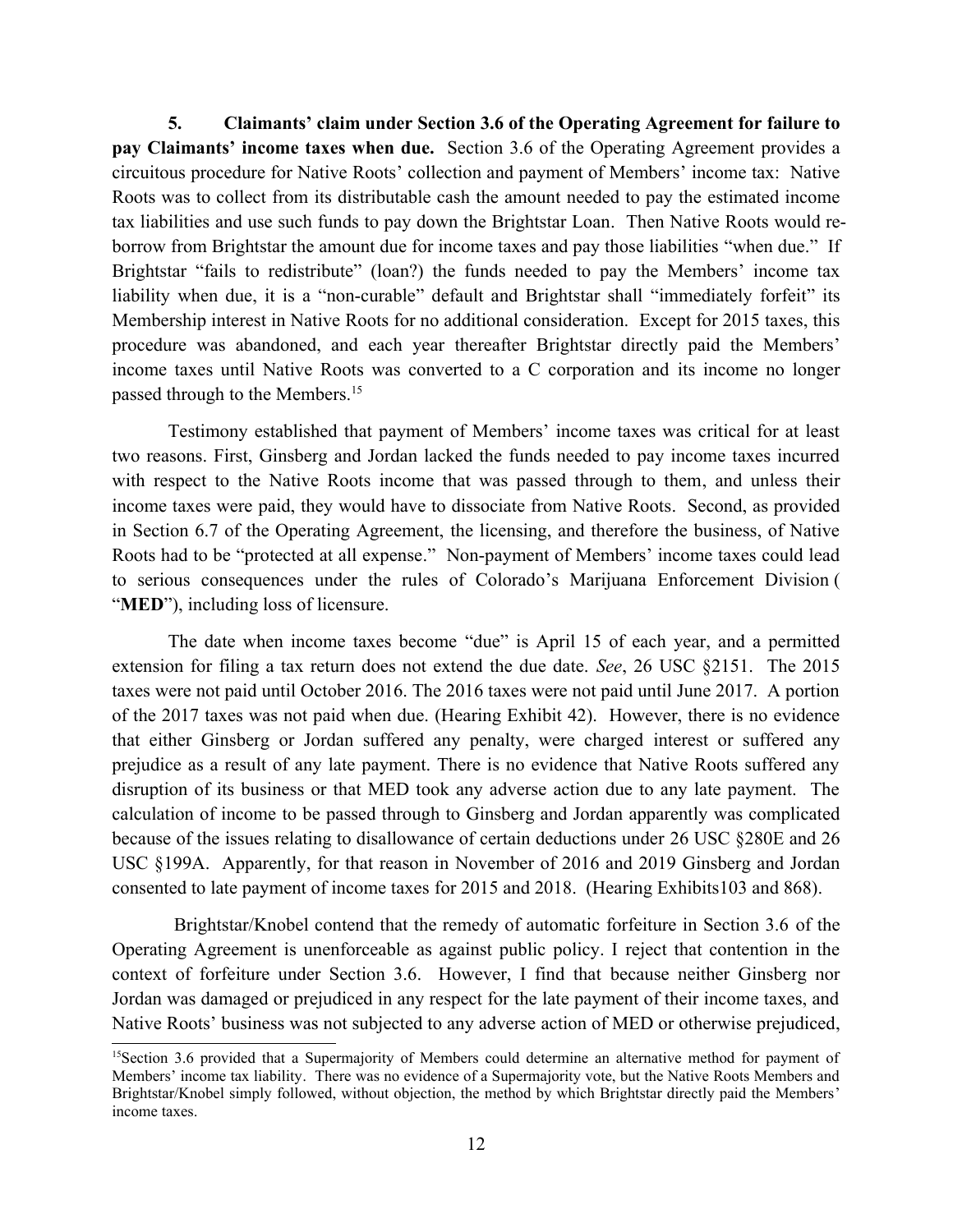the remedy of automatic forfeiture is disproportionate to the lack of any harm suffered by Ginsberg, Jordan or Native Roots and therefore is inequitable. Moreover, the consents by Ginsberg and Jordan constitute a waiver of any late payment in those years and implies acquiescence to late payment so long as they suffer no prejudice.

**Ruling: I rule in favor of Brightstar/Knobel and against Ginsberg and Jordan on their claims of breach of Section 3.6 of the Operating Agreement.**

**6. Brightstar/Knobel's counterclaim against Ginsberg for breach Section 7.8 of the Operating Agreement (shotgun).** Brightstar/Knobel claim that Ginsberg violated the shotgun provision because he failed, by the end of the shotgun period, to deposit \$8.75 million (plus an amount equal to Brightstar's income tax liability) in escrow for the benefit of Brightstar. Brightstar/Knobel do not claim any damages from this purported breach. Rather, they request that I "order Ginsberg to accept the \$2 million and relinquish his membership interest to Brightstar" (*see* paragraph 1 of "Brightstar's and Knobel's Compliance with Paragraph 7 of the Revised Modified Scheduling Order" filed February 19, 2021).

In Ruling number 4 above, I ruled that Brightstar/Knobel intentionally breached the Operating Agreement by various wrongful actions during the shotgun period. The breaches of contract by Brightstar/Knobel occurred before Ginsberg had any obligation to deposit his "counter-shotgun" funds in escrow. The prior material breach by Brightstar/Knobel relieved Ginsberg of any obligation to deposit funds in escrow at the end of the shotgun or relinquish to Brightstar his interest in Native Roots.

# **Ruling: I rule in favor of Ginsberg and against Brightstar/Knobel on the claim of Ginsberg's breach of Section 7.8 of the Operating Agreement.**

### **7. Claimants' claim for breach of Section 7.2 of the Operating Agreement (ROFO).**

As pertinent to the Claimants' ROFO-related claims, Section 7.2 of the Operating Agreement provides:

If a member *proposes to initiate a sale* of all or a portion of his Membership Interest to an Unrelated Third Patry (a Proposed Sale"), the selling Member must first deliver to the other Members prior written *notice of the intent to do so* (the "Proposed Sale Notice"). Such Proposed Sale Notice shall be in the form of a binding offer by the selling Member to the non-selling Members for the sale of all or a portion of its Membership Interest. The non-selling Members shall have a period of ten (10) days from the date they receive the Proposed Sale Notice … to irrevocably and unconditionally elect to exercise the right of first offer to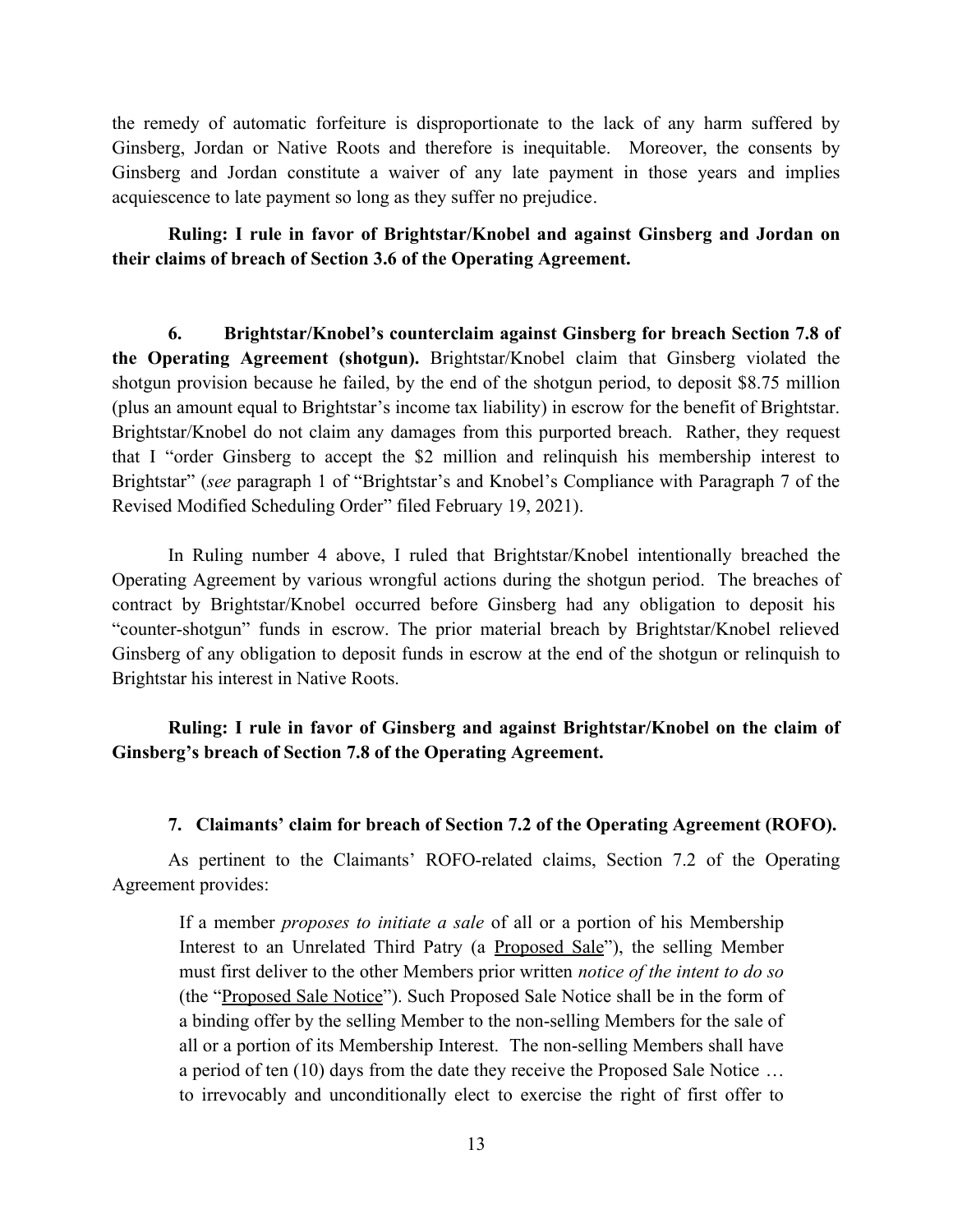purchase the selling Member's Membership Interest on the terms and conditions set forth in the Proposed Sale Notice…. (Emphasis supplied).

This provision is unambiguous. Nonetheless, Brightstar/Knobel contend that Section 7.2 could be applicable only if Brightstar/Knobel and Privateer actually entered into a binding written agreement to transfer the Brightstar/Knobel Membership. I reject this contention.

Brightstar/Knobel's execution of the August 25, 2017, document (Hearing Exhibit 138, the so-called "**Secret LOI**") conclusively establishes that Brightstar/Knobel voluntarily *proposed* to initiate a sale to Privateer, and the Secret LOI is, after all, a letter of *intent* specifically establishing Brightstar/Knobel's *intent*. 16 That is all that was required to initiate Claimants' right of first offer under Section 7.2 to purchase Brightstar/Knobel's interest in the "Companies" on the terms and conditions set forth in the Secret LOI. <sup>17</sup> The purchase price is pegged at \$22 million (subject to reduction if Brightstar/Knobel acquires Ginsberg's interest pursuant to the shotgun for less than \$2 million), and is payable on specified terms.<sup>18</sup>

The Secret LOI grants Privateer exclusivity and provides that the Secret LOI will not be disclosed to third parties, including specifically "Ginsberg and the other Members of Companies." Of course, the record is undisputed that Brightstar/Knobel never disclosed the Secret LOI to Ginsberg or Jordan and never provided a Proposed Sale Notice to them. They only discovered its existence when, nearly two years later, they learned that Privateer's successor in interest had commenced litigation in Washington to enforce the Secret LOI. Irrefutably, by their actions with respect to the Secret LOI, Brightstar/Knoble blatantly breached the Intra-Member Duties owed to Ginsberg and Jordan under Section 7.2 of the Operating Agreement, entitling them to damages.

Many Colorado decisions hold that for breach of contract the injured party may recover damages that appropriately enforce that party's expectations created by the agreement – the

<sup>&</sup>lt;sup>16</sup>In fact, Brightstar/Knobel's intent actually may have been formed much earlier. Hearing Exhibit 380 is an email from Brendan Kennedy, Privateer's principal, to Knobel dated August 25, 2017, the date the Secret LOI was signed. Kennedy states: "No one can know that we are talking. No one can know we have done this deal for months." Knobel did not refute this.

<sup>&</sup>lt;sup>17</sup>The term "Companies" is defined in the Secret LOI as the three entities comprising Native Roots and their respective subsidiaries and affiliates held by or controlled by Brightstar/Knobel, including, but not limited to, the numerous limited liability companies listed in Schedule 1 which hold legal title to the real property at which Native Roots conducts its business. To make it clear, the Secret LOI states that the assets intended to be sold include not only the Companies, but also the "real property, leases and debt under the First Amended and Restated Loan Agreement."

<sup>&</sup>lt;sup>18</sup> Actually, the purchase price of \$22 million was for the purchase by Privateeer of Brightstar/Knobel's 70% interest in Native Roots *plus* the purchase of Ginsberg's 16% interest, which Brightstar/Knobel planned to acquire pursuant to the shotgun offer. Simple math shows that the proportionate price for just the Brightstar/Knobel interest would be \$22 million minus \$3.52 million (16% of \$22 million). Nonetheless, Ginsberg and Jordan contend that in calculating their damages, \$20 million should be deducted from the purchase price to determine their net loss since the remaining \$2 million related to the purchase of Ginsberg's interest. I find that \$20 million is a reasonable factor for calculation of their damages.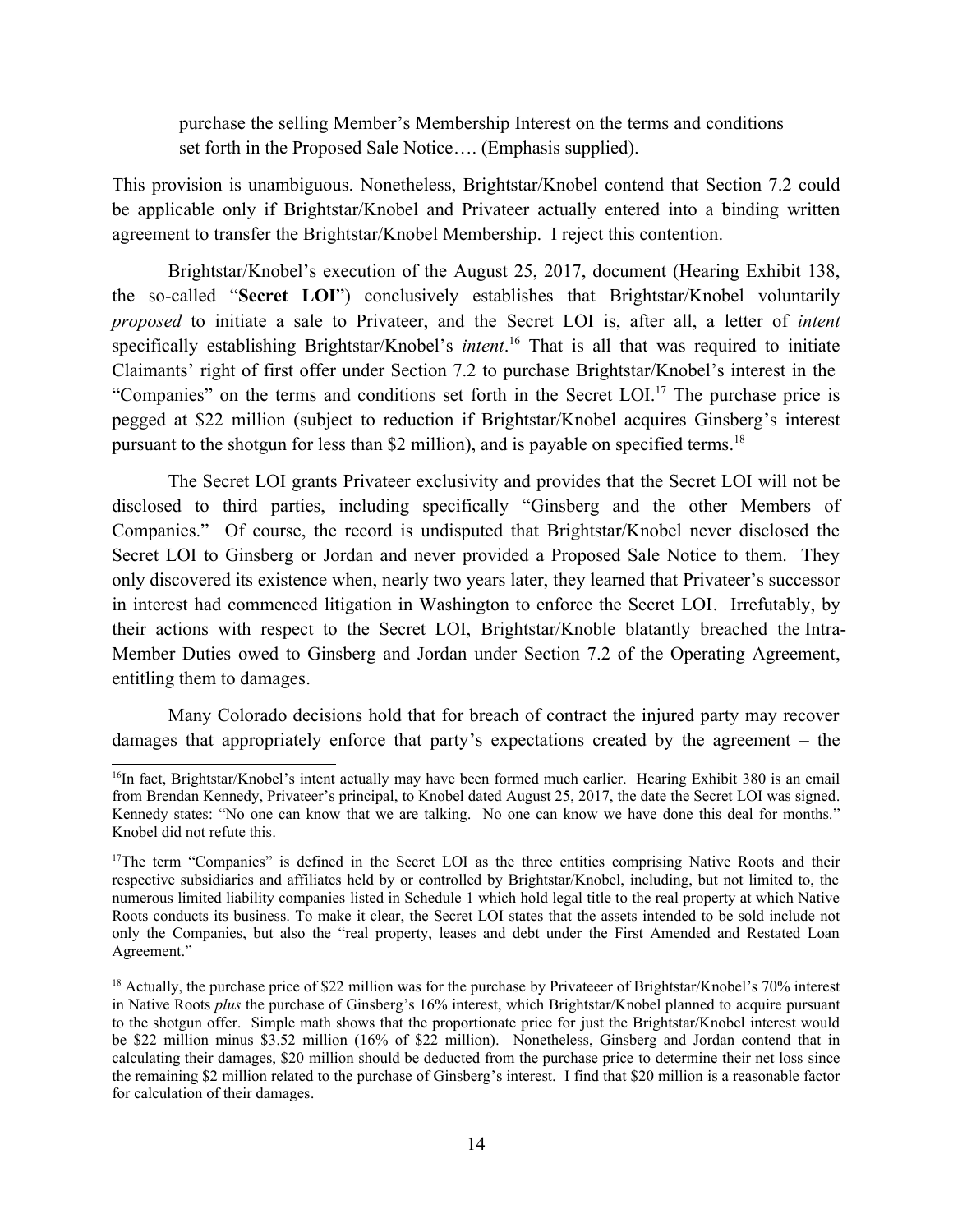benefit of the bargain. *See, e.g*. *Giampapa v. Am. Family Mut. Ins. Co*., 64 P.3d 230 (Colo. 2003).

In addition, the long-standing rule in Colorado is that "[a]lthough an award of damages cannot be based on mere speculation or conjecture, once the fact of damage has been established with the requisite degree of certainty, uncertainty as to the amount of damages will not bar recovery." *[Tull v. Gundersons, Inc.](https://plus.lexis.com/api/document/collection/cases/id/3RX4-1380-003D-907H-00000-00?cite=709%20P.2d%20940&context=1530671)*[, 709 P.2d 940, 943 \(Colo. 1985\)](https://plus.lexis.com/api/document/collection/cases/id/3RX4-1380-003D-907H-00000-00?cite=709%20P.2d%20940&context=1530671); mathematical certainty is not required. *Peterson v. Colorado Potato Flake & Mfg. Co*., 435 P.2d 237 (Colo. 1967). A different rule would reward the wrongdoer.

Here, the proof of damages is forthright. The \$22 million purchase price, payable on the terms set forth in the Secret LOI, established the terms for the ROFO under Section 7.2. Brightstar/Knobel specifically agreed that Ginsberg and Jordan had the right to purchase the Brightstar/Knobel interest for that price. The denial of that right was an intentional breach of contract by Brightstar/Knobel, resulting in damage to Ginsberg and Jordan.

I find that \$120.4 million was the value of the Brightstar/Knobel interest as of August 25, 2017, the date the Secret LOI was signed.<sup>19</sup> Thus, I rule that the total expectation damages are \$120.4 million less \$20 million (*see* fn. 18), or \$100.4 million, and that such damages were suffered by Ginsberg and Jordan in the ratio of their membership interests.

I reject the contention by Brightstar/Knobel that, in order to determine their net loss, Ginsberg and Jordan should be required to deduct not only the purchase price payable under the Secret LOI, but also the cost they *migh*t incur in financing the purchase. Even if such a deduction should be required in some circumstances, here it was Brightstar/Knobel's willful breach of Section 7.2 that precluded Ginsberg and Jordan from seeking any financing and causes any uncertainty in their proof of damages. If they did not receive the ROFO, how could they have sought any needed financing and tendered acceptance? It is appropriate for me to take into account the willfulness of the breach by Brightstar/Knobel and their intentional refusal to disclose even the existence of the Secret LOI when it was signed and for nearly two years thereafter. I rule that the burden of proof with respect to any deduction for financing properly is imposed on Brightstar/Knobel, and they failed to present any evidence of what the cost or terms of financing might be in order to satisfy that burden of proof. *See,* Restatement (Second) Contracts § 352.

Brightstar/Knobel merely presume that if Ginsberg had to arrange financing to provide the \$8.75 million to exercise his rights under the shotgun, he and Jordan would have to finance

<sup>&</sup>lt;sup>19</sup> FTI estimated the value of the Brightstar/Knobel interest as of August 25, 2017, to be \$120.4 million (70% of \$172 million, the estimated enterprise value of Native Roots on that date). Its valuation of Native Roots properly included the value attributable to Native Roots' real estate (see my ruling on this issue, *supra*). David Hall's estimate incorrectly excluded the value of the Native Roots real estate and did not materially dispute the valuation methods used by FTI. Various other third-party expressions/opinions of value of Native Roots were presented as evidence, some of which were the valuation of Native Roots materially higher than \$172 million. I find that the valuation of \$120.4 million for the Brightstar/Knobel interest is a reasonable basis for computation of the damages suffered by Ginsberg and Jordan.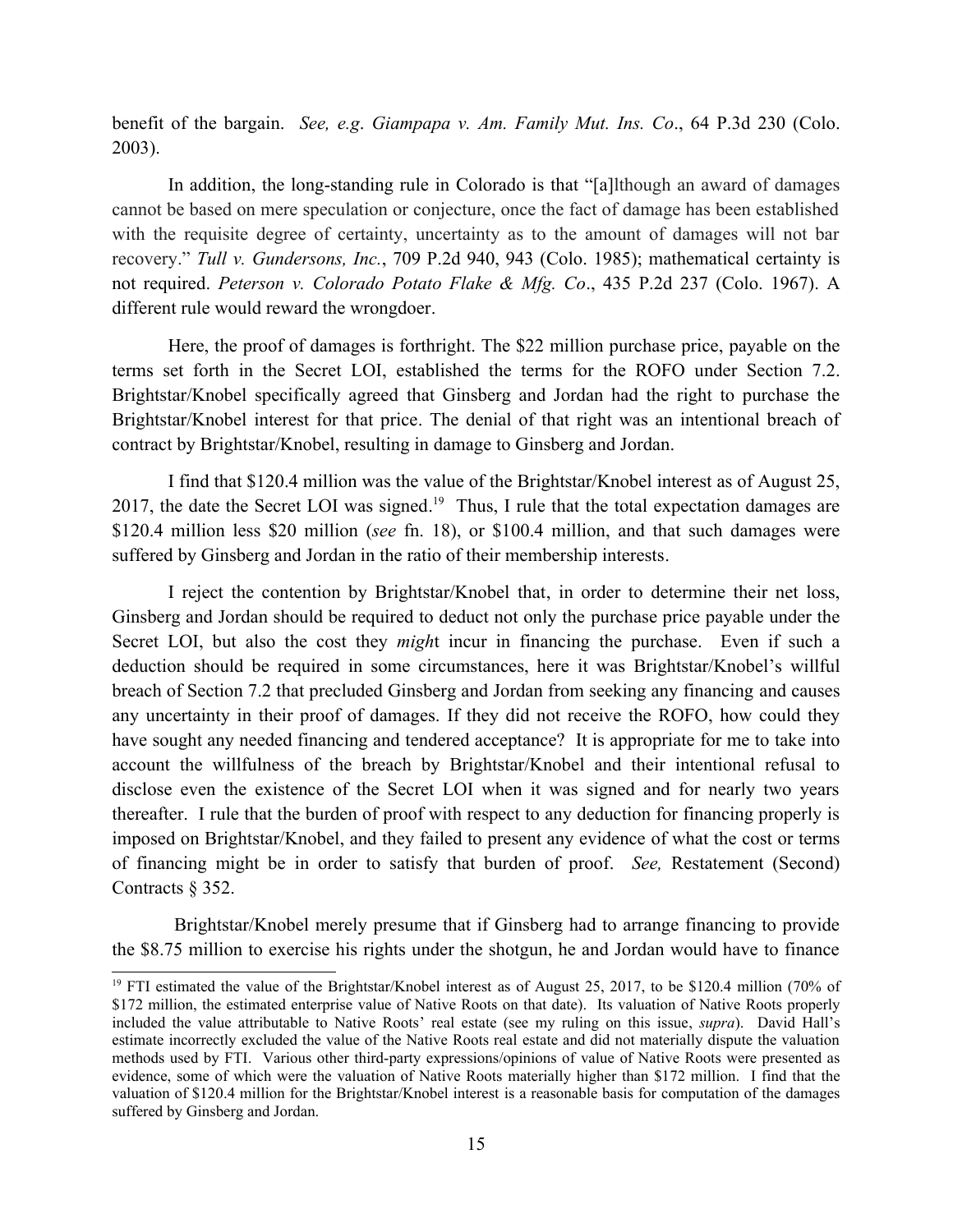the purchase price under the Secret LOI. This presumption, in the absence of any evidence from Brightstar/Knobel, would improperly benefit Brightstar/Knobel, guilty of willful breach of contract and their intentional and continuous violation of their Inter-Member Duties owed to Ginsberg and Jordan. All doubts regarding calculation of damages must be resolved against the party in breach of the contract. *Id.*

I also reject Brightstar/Knobel's truly absurd argument that Ginsberg violated Section 7.2 because, after Brightstar/Knobel triggered the shotgun, Ginsberg entered into negotiations for potential financing, the terms of which might involve a transfer of all or part of Ginsberg's interest, and Ginsberg failed to give Brightstar/Knobel a Prosed Sale Notice, triggering Brightstar/Knobel's ROFO. Section 7.2 cannot reasonably be interpreted to apply to Ginsberg's efforts to seek financing after Brightstar/Knobel triggered the shotgun.

**Ruling: On their claim for breach of contract, specifically breach of the Right of First Offer set forth in Section 7.2 of the Operating Agreement, I rule in favor of Ginsberg and Jordan and against Brightstar/Knobel.**

**Award: Brightstar and Knobel, individually, are jointly and severally liable for, and shall pay: (a) \$53.6 million to Ginsberg for his damages; (b) \$46.9 million to Jordan for his damages; (c) plus, as provided by C.R.S. § 5-12-102, or in the alternative as a matter of equity, interest on the amount of each Claimant's damages at the rate of 8%, compounded annually for the period beginning August 25, 2017, and ending on the earlier of the date of payment or the date judgment is entered confirming this award; plus (d) post-judgment interest in the amount determined by the court confirming this award.** 

**8. Declaratory Judgment and Injunctive relief with respect to the purported default in 2020 and attempted foreclosure by Brightstar/Knobel.** By a letter to Boord, Brown and Native Roots, dated May 15, 2020 (Hearing Exhibit 922), counsel for Brightstar/Knobel, invoking the provisions of the Second Amended and Restated Loan Agreement:

(a) declared that Native Roots, as Borrower of the Brightstar Loan, was in default of the Second Amended and Restated Agreement (the stated default was Native Roots' inability to pay debts as they become due, an event of bankruptcy);

(b) stated that Brightstar/Knobel accelerated the Brightstar Loan and intended to foreclose on the agreements executed by Ginsberg and Knobel pledging their Membership interests in Native Roots as collateral for the Brightstar Loan ("Pledged Interests"); and

(c) demanded that "immediately" Native Roots identify Brightstar as the "record beneficial owner" [sic] of the Pledged Interests and treat Brightstar as having the rights,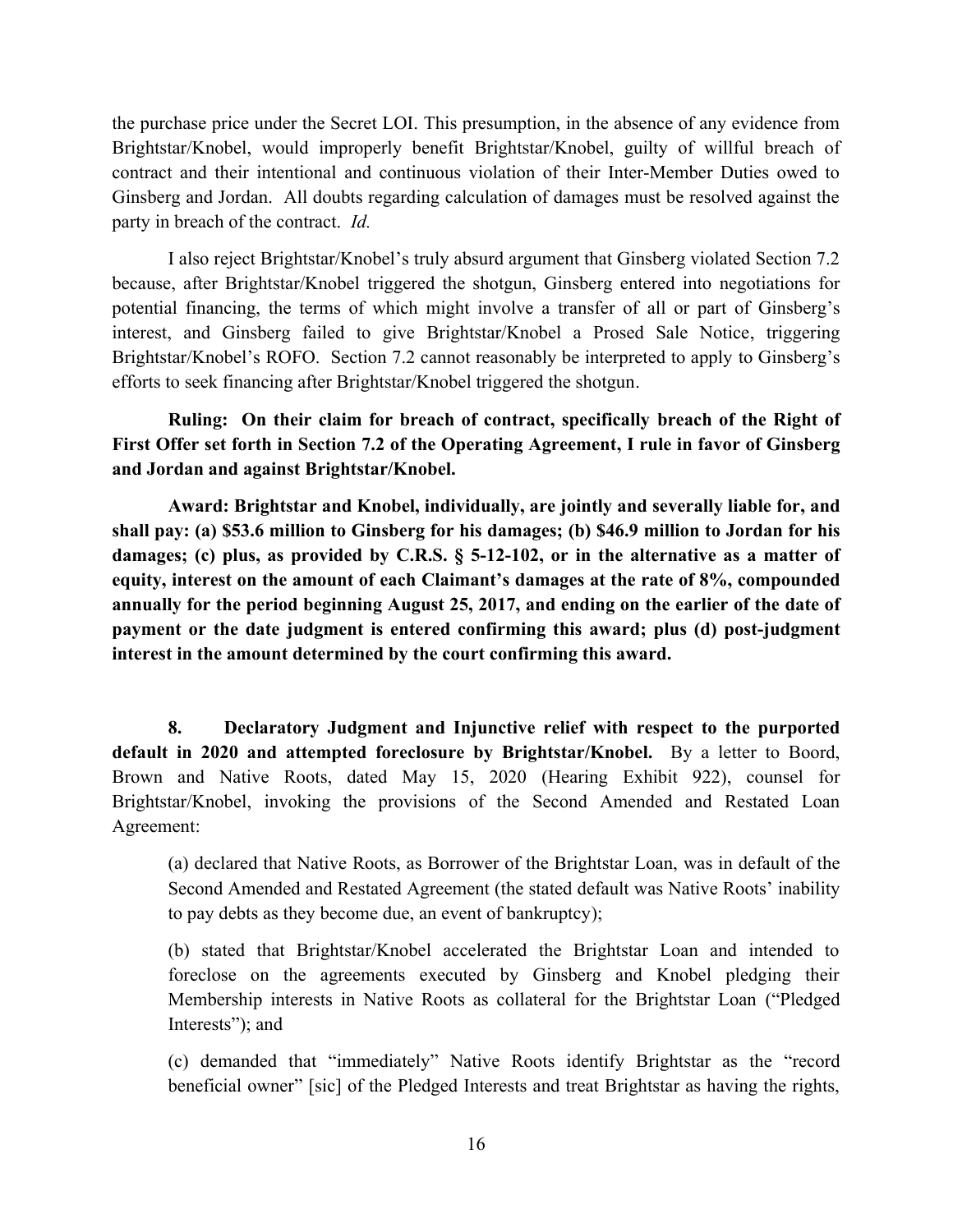privileges, options and powers relating to the Pledged Interests, including all voting and other rights related to the Pledged Interests.

Later that very same day, Boord, purporting to act in his capacity as "Chief Strategy Officer" of Native Roots,<sup>20</sup> sent an email (Hearing Exhibit 368) to Knobel, Brown and various attorneys acting on behalf of Brightstar/Knobel. Boord stated: "We [Native Roots] are in receipt of the Brightstar Default Notice dated today . . . we are in receipt of Brightstar's confirmation that it will indemnify, defend and hold harmless Native Roots and its employees and officers in any litigation or action brought by Mr. Ginsberg or Mr. Jordan in connection with Native Roots' execution of Brightstar's foreclosure on their interests." Without consulting with either Ginsberg or Jordan, Boord further stated that: "Native Roots shall act in accordance with Brightstar's requests set forth in its Default Notice."

On June 4, 2020, Ginsberg filed a Motion for Preliminary Injunction or TRO. In the Motion, Ginsberg provided substantial evidence that the claim that Native Roots was unable to pay its debts as they became due was false. The falsity is confirmed by the fact that in May 2020 Native Roots had issued a Confidential Information Memorandum (Hearing Exhibit 352) touting that it had significant net assets and was solvent with continued and improving operations. Further, in his Motion, Ginsberg correctly pointed out that Section 18.s. of the Second Amended and Restated Loan Agreement provides that, so long as Brightstar had a voting interest sufficient to obstruct a majority vote by the Members of Native Roots (as was the case then and remains to be the case now), Brightstar is estopped from making a default claim against Native Roots "based on a breach of *any* of the provisions of this Loan Agreement." (Emphasis supplied).

 Jordan joined in the Motion. Brightstar/Knobel and Native Roots objected, contending that my arbitral jurisdiction did not extend to issues relating to the Brightstar Loan and the claimed default. Brightstar/Knobel commenced a proceeding in the Boulder County District Court contesting my jurisdiction.

Astonishingly, Boord submitted a Declaration (Hearing Exhibit 341) in the Boulder County proceeding (again in his self-appointed capacity as Chief Strategy Officer of Native Roots) stating that, because Section 14.h. of the Second Amended and Restated Loan Agreement provides an exception to the estoppel if the default was an act of bankruptcy, Brightstar was "most likely not estopped" from declaring the default. He swore *under oath* that he was "personally involved" in negotiation of the Seconded Amended and Restated Loan Agreement and that the inclusion of Section 18.s. (which has no bankruptcy exception to the estoppel) was either a mistake or a drafting error that did not reflect the intention of the parties.

<sup>&</sup>lt;sup>20</sup>There is no evidence in the record identifying the position of title "Chief Strategy Officer" of Native Roots or establishing the scope of the authority of any person purporting to hold of such title. Boord testified that he did not discuss such title with Ginsberg, Jordan or even Knobel and did not know how they learned that he supposedly held it. During his testimony, Boord was shown an excerpt from Knobel's deposition where Knobel testified that he "laughed" when he heard of the term. Boord simply arrogated to himself the title and any supposed authority to act under in that position. Boord's actions in reliance on that "title" simply were not authorized and, as discussed in the accompanying text, were fraudulent.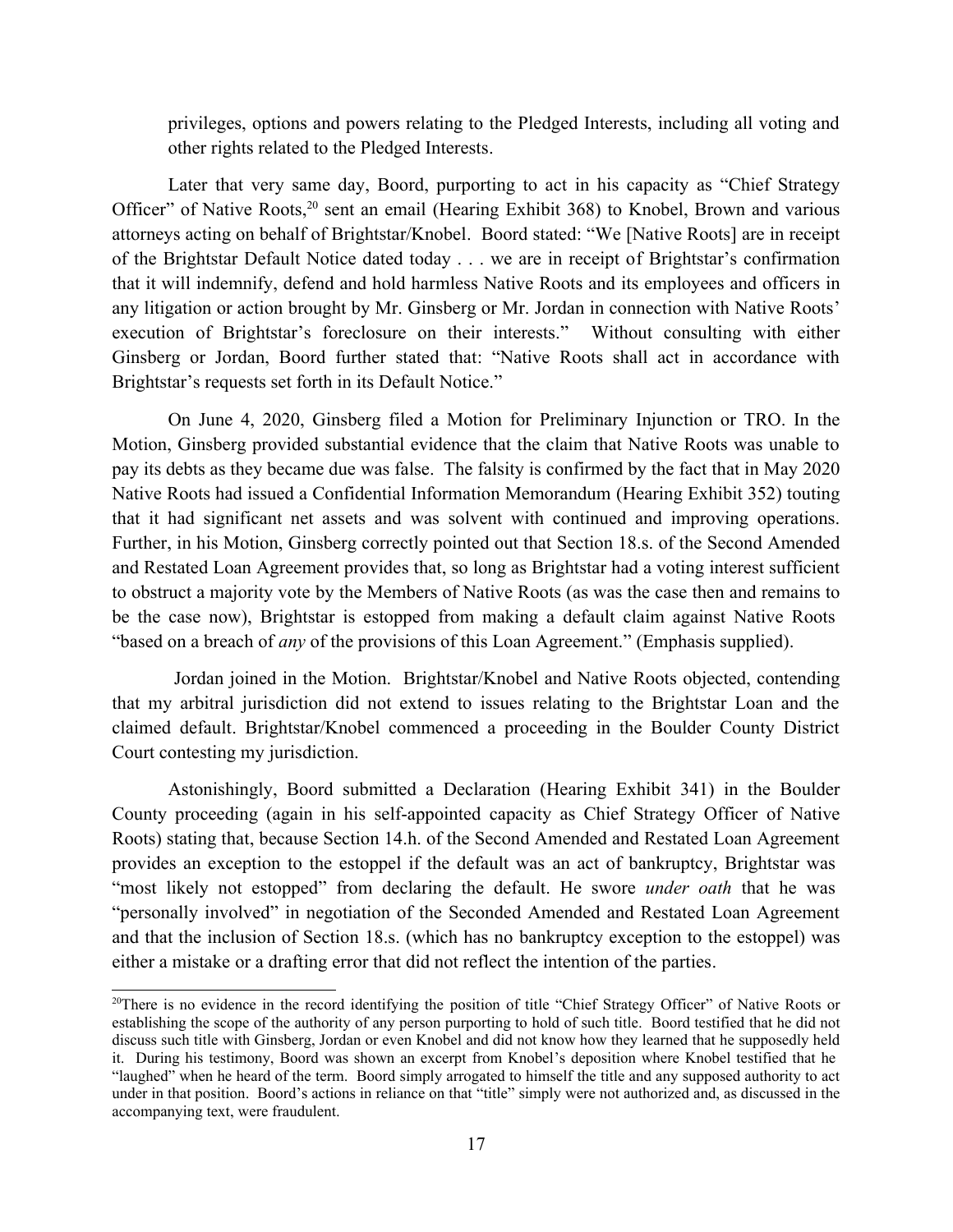Boord's Declaration is total hogwash and a fraud on the court. In the arbitration Hearing Boord testified that he drafted and back dated the Second Amended and Restated Loan Agreement, signed (or forged) Knobel's signature on behalf of Brightstar and signed as "Member and authorized agent" of the three Native Roots entities. In fact, Boord was a "member" of Native Roots only in the most technical sense (he testified that he was a "springing" member and the contingency to his becoming a true Member never occurred) and, in any event any acts by the Members of Native Roots must be authorized by the vote of a majority or super majority of them (*See*, Sections 5.1 and 9.1 of Hearing Exhibit 7). Nothing in the record establishes Boord as the "agent" of Native Roots, and at the Hearing Knobel specifically testified that Boord was *not* an agent of Native Roots. Even more critically, there is absolutely no evidence that there were any "negotiations" of the Second Amended and Restated Loan Agreement. At the Hearing Boord testified that none of the Members knew he was signing the Second Amended and Restated Loan Agreement, and that Ginsberg and Jordan did not approve the Second Amended and Restated Loan Agreement.

In short, Boord's actions, including his Declaration, although total claptrap, show beyond doubt Boord was a toady of Knobel, ready to do anything for the benefit of Brightstar/Knobel, including lying in sworn statements to the court, to achieve Brightstar/Knobel's misappropriation of Ginsberg's and Jordan's interest in Native Roots through foreclosure of the pledges of their Membership interests.

Ultimately, three courts, including the Colorado Supreme Court, rejected Brightstar/Knobel's assertion that I had no jurisdiction. As of June 5, 2020, I issued a TRO, which was converted to a Preliminary Injunction as of June 18, 2020, enjoining Native Roots and Knobel from:

(a) declaring the Brightstar Loan in default;

(b) exercising or enforcing any purported remedies Brightstar may claim to have under Loan Documents related to or evidencing the Brightstar Loan, the Promissory Note, Loan Agreement and Pledges, including specifically those remedies asserted in the letters dated May 15, 2020, from Brownstein Hyatt Farber Schreck to Ryan Brown, Jon Boord, Native Roots, Mr. Jordan and Mr. Ginsberg declaring the Brightstar Loan to be in default;

(c) disposing of collateral securing the Brightstar Loan as described in the undated Notification of Public Disposition of Collateral at a sale on June 24, 2020, or by any other means at any other time;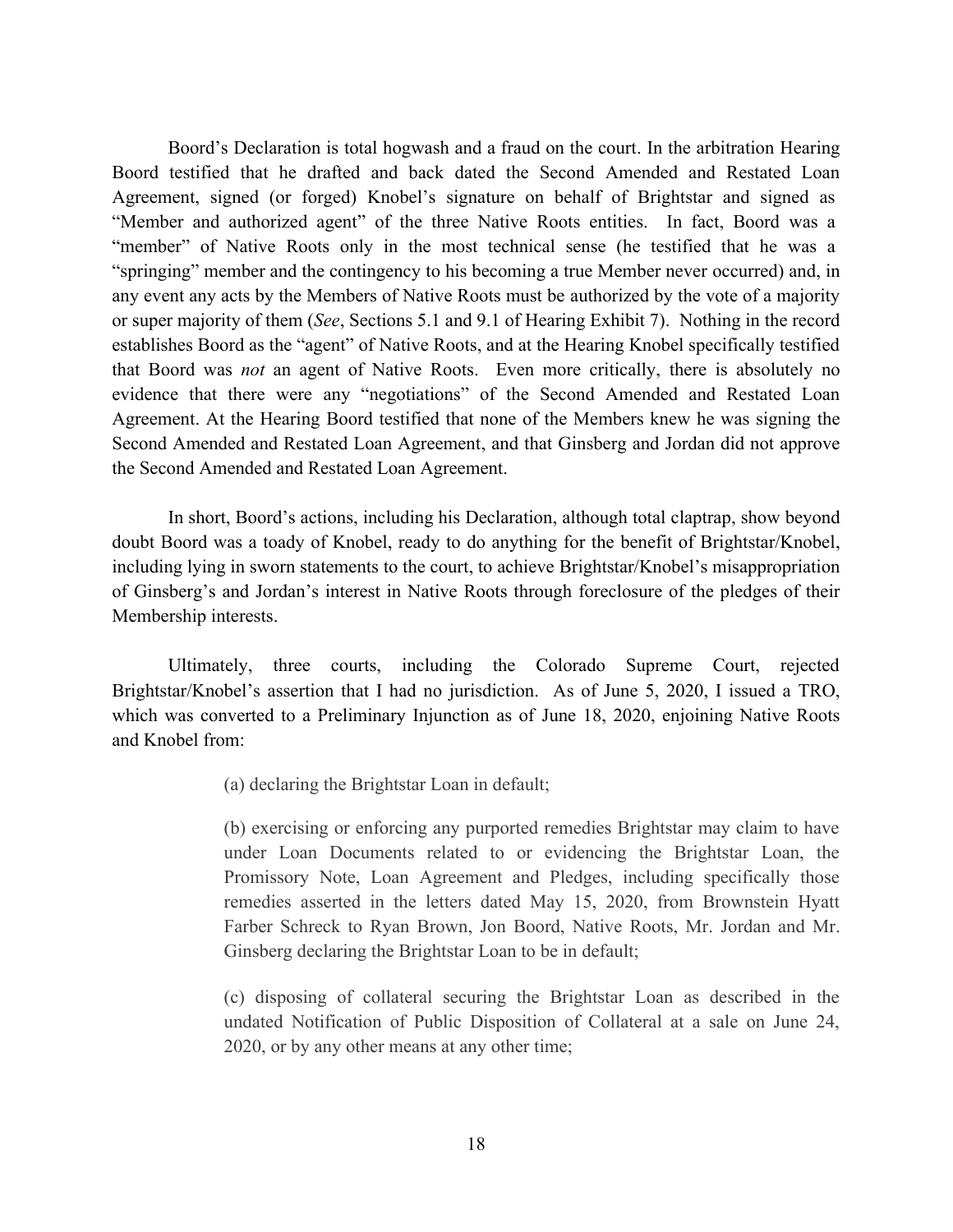(d) modifying in any respect the terms of the Brightstar Loan or the Loan Agreement; and

(e) interfering with the rights of Mr. Ginsberg or Mr. Jordan under the terms of the Operating Agreements.

By its terms, the Preliminary Injunction continues in effect until my further order, as set forth below.

**Ruling: (a) I rule that the May 15, 2020, declaration of default was a pretextual effort by Brightstar/Knobel, tainted by fraud, to misappropriate Ginsberg's and Jordan's Membership interests in Native Roots. Accordingly, I rule that the declaration of default, and all actions taken with respect to it, were void.**

**(b) I rule that the Preliminary Injunction entered by me on June 18, 2020, shall be converted to an Permanent Injunction by which Native Roots and Knobel are enjoined from taking the same actions set forth in the Preliminary Injunction;** *provided, however***, that if and when Brightstar/Knobel no longer has the voting power to obstruct a Majority vote of the Members of Native Roots, paragraphs (a), (b) and (c) of this Permanent Injunction shall no longer enjoin such actions if taken in good faith and not in violation of the Inter-Member Duties owed to Ginsberg and Jordan. This Permanent Injunction shall continue in effect until entry by me, or entry by a court having jurisdiction, of a further order modifying or vacating it.**

**9. Affirmative Defenses.** Brightstar/Knobel asserted nearly 30 affirmative defenses. Native Roots also asserted various affirmative defenses. I considered the defenses in reaching this Decision, and many of the defenses are resolved in my rulings.

**Ruling: To the extent that the affirmative defenses asserted by Brightstar/Knobel or by Native Roots are not resolved and governed by my Rulings in this Decision, they are denied.**

**10. Additional Claims by the parties.** One or more of the parties assert claims that arguably may be in addition to the specific claims upon which I have issued Rulings in this Decision. Many of such additional claims are duplicative and often non-specific. I find that these claims are subsumed in the claims upon which I have ruled.

**Ruling: To the extent that any of the claims of a party that are not subsumed and resolved and governed by the claims upon which I have ruled, the claims are denied.**